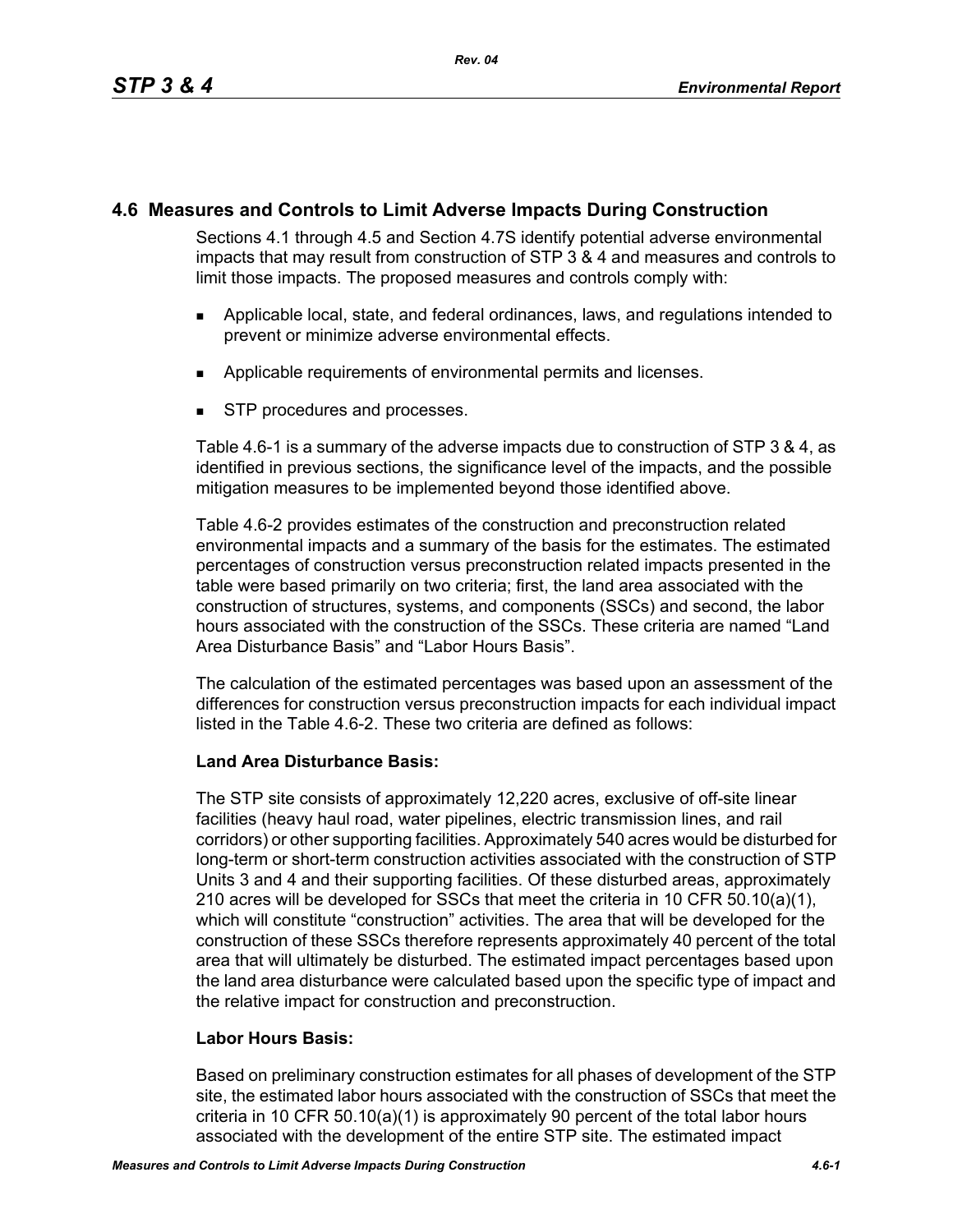percentages based upon the labor hours were calculated based upon the specific type of impact and the relative impact for construction and preconstruction.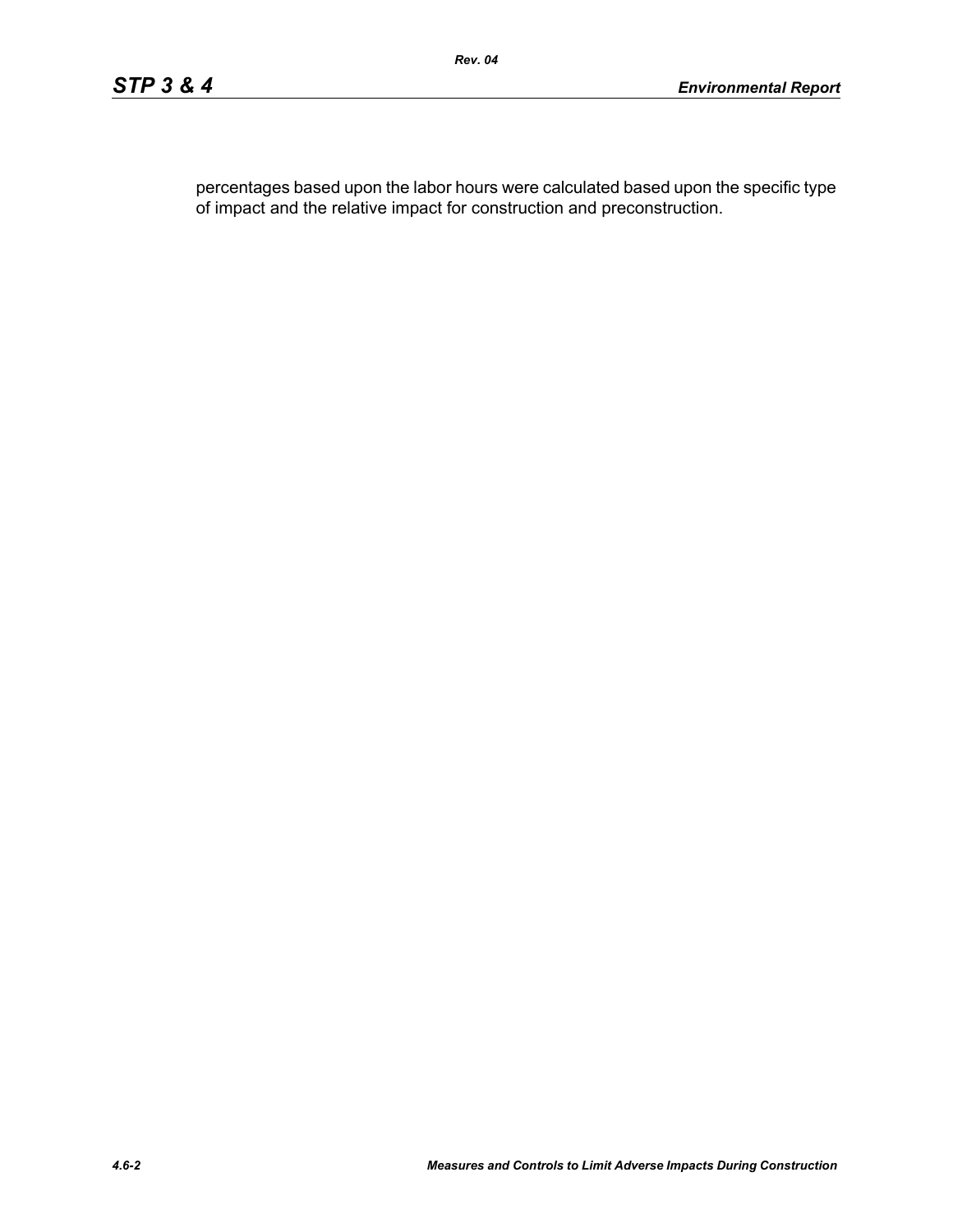| Impact                         | <b>Description of Potential Impact</b>                                                                                                                                                                                   | <b>Potential</b><br>Impact<br>Significance<br>$[1]$ | <b>Planned Control Program</b>                                                                                                                                                                                                                                                                                        |
|--------------------------------|--------------------------------------------------------------------------------------------------------------------------------------------------------------------------------------------------------------------------|-----------------------------------------------------|-----------------------------------------------------------------------------------------------------------------------------------------------------------------------------------------------------------------------------------------------------------------------------------------------------------------------|
| 4.0 Land Use Impacts           |                                                                                                                                                                                                                          |                                                     |                                                                                                                                                                                                                                                                                                                       |
| 4.1.1 The Site<br>and Vicinity | Ground-disturbing activities including<br>installation of a slurry wall, excavating and<br>recontouring the landscape.[2]                                                                                                | S                                                   | Conduct construction activities using best management practices<br>(BMP) in accordance with regulatory and permit requirements.<br>Implement environmental controls required in the SWPPP (Storm<br>Water Pollution Prevention Plan) such as weekly compliance<br>inspections, documentation of runoff controls, etc. |
|                                | Removal of vegetation within the temporary and<br>permanent impact areas.[2]                                                                                                                                             | S                                                   | Clean up and dispose of waste debris at designated location.<br>Temporary impact area will be graded, landscaped to match the<br>surrounding area, and revegetated.                                                                                                                                                   |
|                                | Stockpiling of soils on site including spoil<br>mounds and borrow pit soils.[2]                                                                                                                                          | $\mathsf S$                                         | Restrict stockpiling to designated areas. Stabilize all loose soils<br>on site through the use of approved erosion control<br>methodologies and soil erosion and sediment control plan.                                                                                                                               |
|                                | Construction of new permanent structures and<br>the creation of impervious surface within the<br>existing STP Site (i.e., the haul road and the<br>parking area). The site is designated for<br>industrial land use. [2] | $\mathsf S$                                         | Restrict construction to the designated areas within the STP site.                                                                                                                                                                                                                                                    |
|                                | Impacts to wetlands and other surface waters<br>e.g. removal of onsite drainage ditch.                                                                                                                                   | S                                                   | Avoid wetlands. Use appropriate erosion control measures to<br>prevent turbid water, soil deposition, vegetation removal, etc.,<br>from impacting drainage features, wetlands and downstream<br>areas through the approved SWPPP.                                                                                     |
|                                | Construction activities conducted within the<br>Coastal Management Zone.[2]                                                                                                                                              | $S-M$                                               | Proposed project is consistent with the Texas Coastal<br>Management Plan.                                                                                                                                                                                                                                             |
|                                | Construction activities (e.g., crossing of a<br>pipeline, installation of discharge pipe, etc.)<br>conducted within the designated flood zone and<br>other sensitive areas.                                              | $\mathsf S$                                         | Avoid these areas where possible. Comply with regulatory and<br>permit requirements.                                                                                                                                                                                                                                  |

*STP 3 & 4*

*Rev. 04*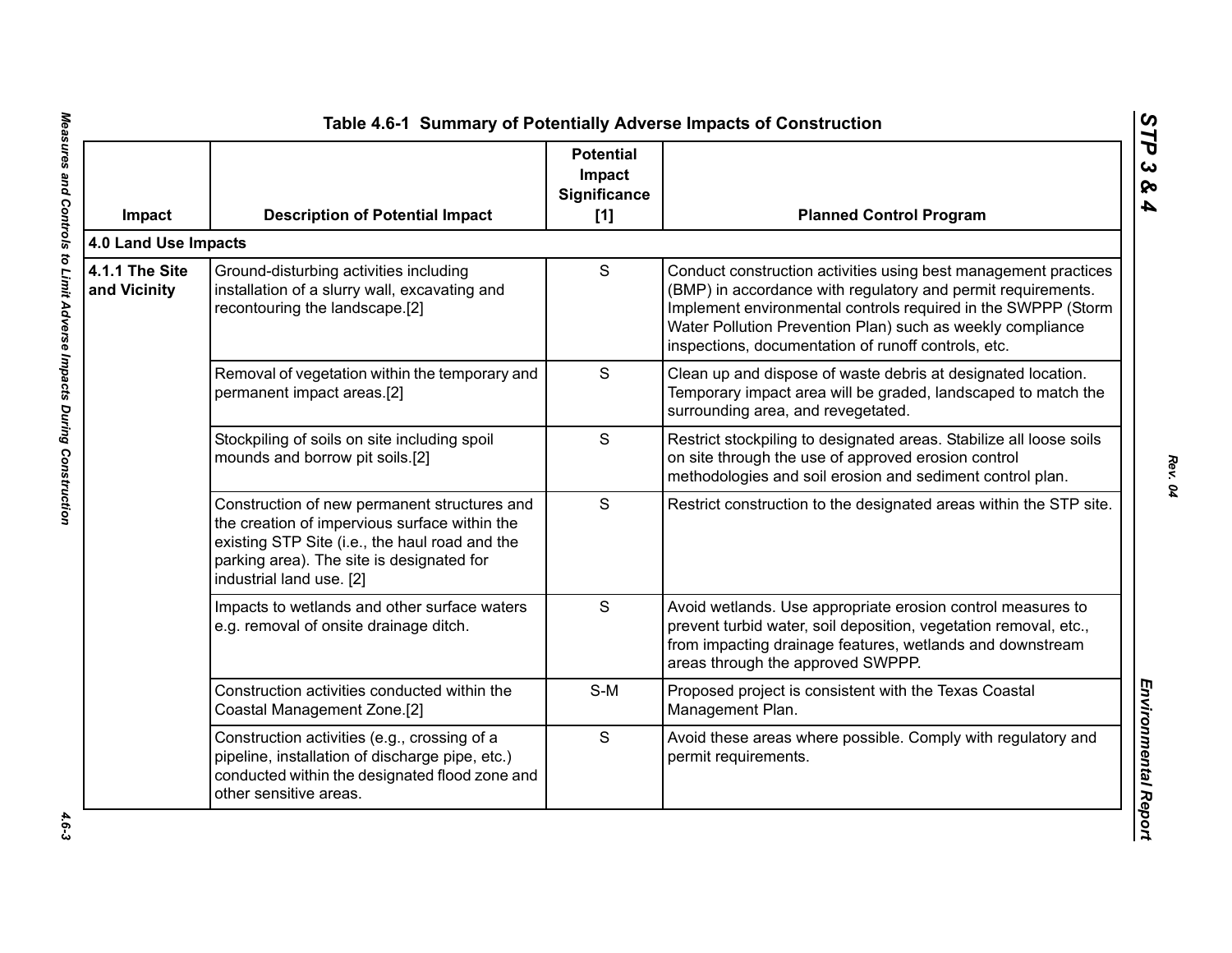| Table 4.6-1 Summary of Potentially Adverse Impacts of Construction (Continued) |     |                                                                                 |
|--------------------------------------------------------------------------------|-----|---------------------------------------------------------------------------------|
| Potential short-term land use changes in the                                   | S-M | The temporary housing facilities, if constructed                                |
| المعامل ومعامرها ويبادلوا والمساوية والمستحدث والمترافي والمتحاولات            |     | المتحديد والمتحامين والمستحللة المتحامية والمتحدد والمستحدث والمستحدث والمستحدث |

|                                                                               | Potential short-term land use changes in the<br>vicinity of the project due to development of<br>employee housing.[2]                                                                                                                        | $S-M$       | The temporary housing facilities, if constructed, would be<br>converted to pre-project conditions upon completion of<br>construction.                                                                                                                                                                      |
|-------------------------------------------------------------------------------|----------------------------------------------------------------------------------------------------------------------------------------------------------------------------------------------------------------------------------------------|-------------|------------------------------------------------------------------------------------------------------------------------------------------------------------------------------------------------------------------------------------------------------------------------------------------------------------|
|                                                                               | The increase in traffic during shift change and<br>increased truck deliveries will impact traffic on<br>existing roads during peak times.                                                                                                    | S           | Stagger work shifts and truck delivery times to reduce the<br>additional traffic during peak hours.                                                                                                                                                                                                        |
| 4.1.2<br><b>Transmission</b><br><b>Corridors and</b><br><b>Off-Site Areas</b> | Potential short-term physical land use changes<br>due to the addition of a 345 Kilovolt switchyard<br>and rerouting of one 345 kV transmission line<br>that is currently connected to Bay No. 1 of the<br>existing switchyard for STP 1 & 2. | $\mathsf S$ | Minimization of land use impacts through the use of existing<br>access points and ROW roads. Limit construction activities<br>associated with the new onsite switchyard and connecting<br>transmission lines to those areas previously disturbed for<br>construction activities associated with STP 1 & 2. |
| 4.1.3 Historic<br><b>Properties</b>                                           | Ground-disturbing activities including grading,<br>excavation, recontouring, and construction may<br>expose historic resources.                                                                                                              | S           | Take appropriate actions as required by site procedures following<br>discovery of potential historic or archaeological resources.                                                                                                                                                                          |
|                                                                               |                                                                                                                                                                                                                                              |             |                                                                                                                                                                                                                                                                                                            |
|                                                                               |                                                                                                                                                                                                                                              |             |                                                                                                                                                                                                                                                                                                            |
|                                                                               |                                                                                                                                                                                                                                              |             |                                                                                                                                                                                                                                                                                                            |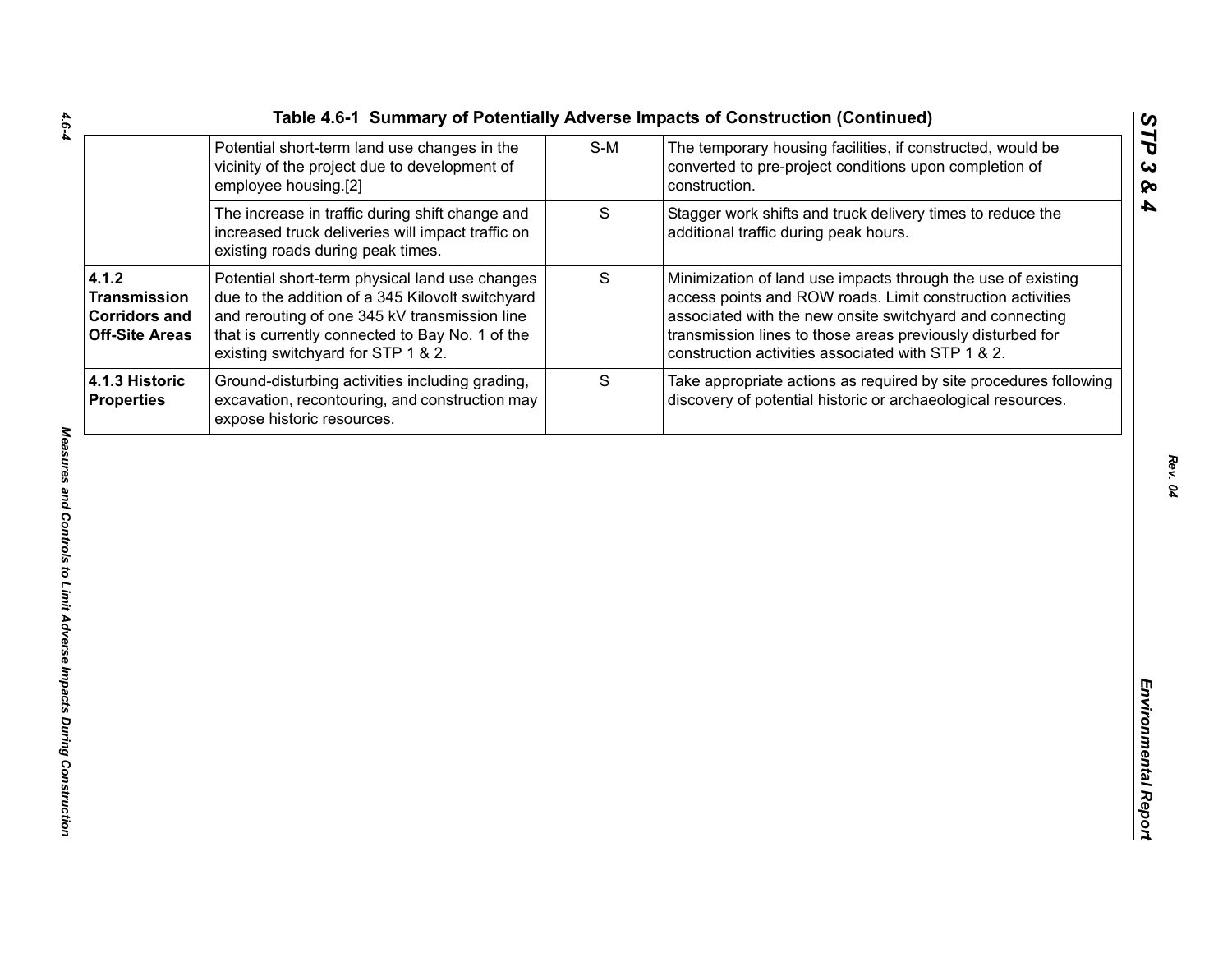| 4.2 Water-Related Impacts                 |                                                                                                                                                                       |   |                                                                                                                                                                                                                                                                                                                                                                                                                                                                                                                                                                                                                                 | STP                               |
|-------------------------------------------|-----------------------------------------------------------------------------------------------------------------------------------------------------------------------|---|---------------------------------------------------------------------------------------------------------------------------------------------------------------------------------------------------------------------------------------------------------------------------------------------------------------------------------------------------------------------------------------------------------------------------------------------------------------------------------------------------------------------------------------------------------------------------------------------------------------------------------|-----------------------------------|
| 4.2.1<br>Hydrologic<br><b>Alterations</b> | Impacts to onsite surface water drainage flows<br>by diverting or filling several unnamed onsite<br>drainage features.[2]                                             | S | New drainage ditches and other features such as sediment filters<br>would be used to accommodate surface water runoff from altered<br>drainage areas and the newly constructed impervious areas.<br>Avoid all wetlands. Appropriate erosion control measures will be<br>taken on all drainage features and wetlands to prevent turbid<br>water, soil deposition, vegetation removal, etc., from occurring<br>within those areas or downstream areas through the approved<br>SWPPP.                                                                                                                                              | $\boldsymbol{\omega}$<br>ଚ୍ଚ<br>4 |
|                                           | Increase in surface water as a result of<br>dewatering and excavation activities. [2]                                                                                 | S | To decrease the volume of surface water runoff created during<br>dewatering/excavating activities of the deeply excavated areas, a<br>groundwater control system will be installed consisting of a slurry<br>wall and perimeter circuit of deep wells in conjunction with sand<br>drains. All other surface water runoff created during the<br>excavation/dewatering activities will be controlled by a series of<br>ditches that drain the water away from construction activities.<br>Proper erosion controls will be used to contain sediments found in<br>the runoff before it is discharged into any jurisdictional water. |                                   |
|                                           | Impacts to local hydrology resulting from the<br>excavation through the shallow aquifer, and<br>subsequent dewatering of the shallow<br>aquifer.[2]                   | S | Local drinking water wells found in the vicinity of the construction<br>area will be unaffected because they are located in the deeper<br>aquifer which is isolated by surficial clays. Dewatering would<br>occur within the shallow aquifer in a limited area for a short period<br>of time. Upon completion of construction, groundwater in the<br>shallow aquifer will return to natural elevations.                                                                                                                                                                                                                         |                                   |
| 4.2.2 Water Use<br><b>Impacts</b>         | Potential for water pressure reduction within the<br>local water table due to dewatering activities for<br>dust abatement, concrete mixing, potable water<br>use. [2] | S | Limit dewatering activities to only those necessary for<br>construction.                                                                                                                                                                                                                                                                                                                                                                                                                                                                                                                                                        | Environmental Repor               |
|                                           |                                                                                                                                                                       |   |                                                                                                                                                                                                                                                                                                                                                                                                                                                                                                                                                                                                                                 |                                   |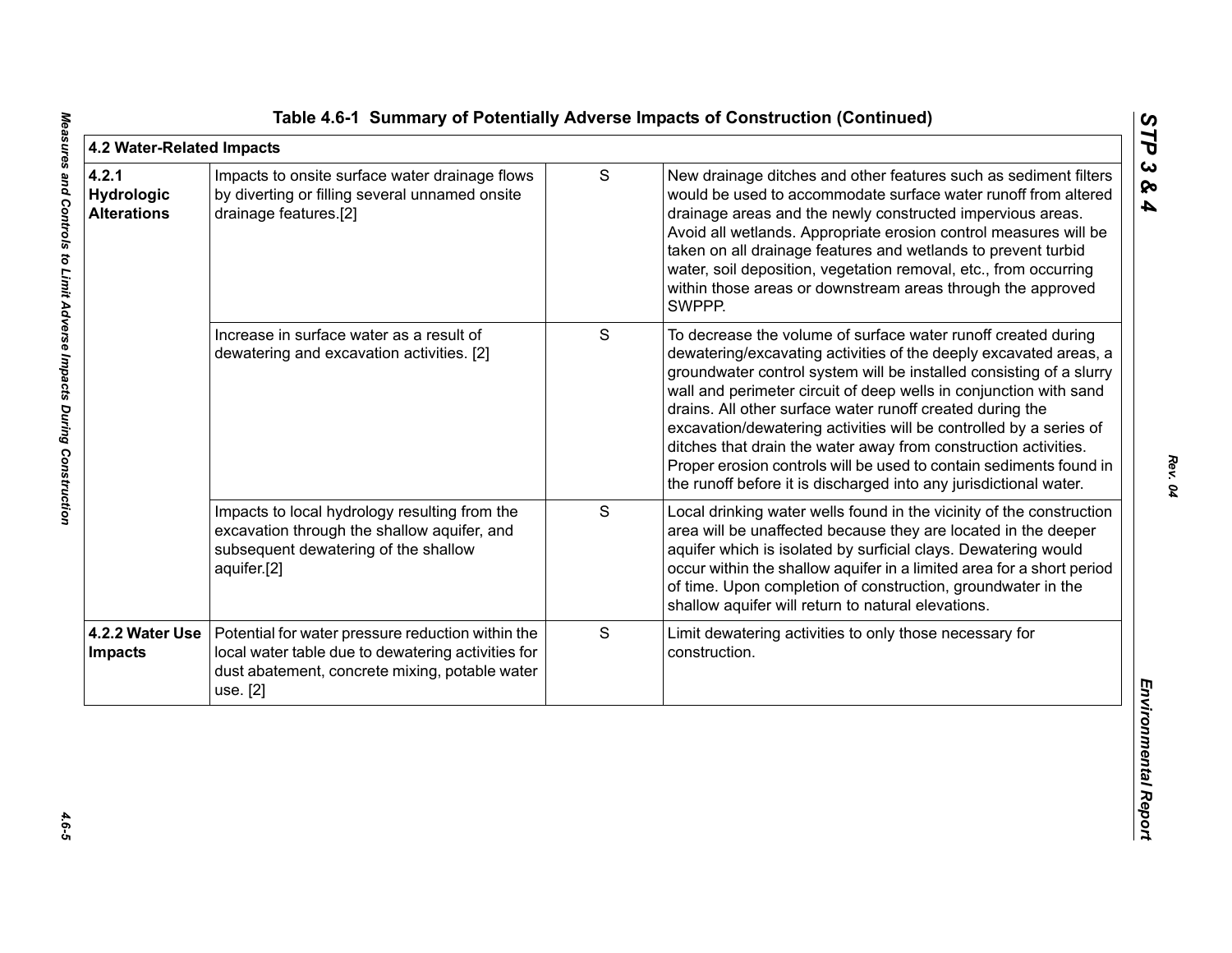|                                        |                                                                                                                                                                                                                              |   | Table 4.6-1 Summary of Potentially Adverse Impacts of Construction (Continued)                                                                                                                                                                                                                                                                                                                                                                                                              |
|----------------------------------------|------------------------------------------------------------------------------------------------------------------------------------------------------------------------------------------------------------------------------|---|---------------------------------------------------------------------------------------------------------------------------------------------------------------------------------------------------------------------------------------------------------------------------------------------------------------------------------------------------------------------------------------------------------------------------------------------------------------------------------------------|
| 4.2.3 Water-                           | Potential impacts on surface water quality from<br>Quality Impacts   accidental release of fuel, oils, or other<br>chemicals associated with construction<br>activities into onsite wetlands and drainage<br>features.       | S | Develop and implement a construction SWPPP and spill<br>response plan.                                                                                                                                                                                                                                                                                                                                                                                                                      |
|                                        | A potential impact to Little Robbins Slough,<br>Kelly's Pond, and subsequently the Colorado<br>River due to turbidity and sedimentation caused<br>by soil erosion from ground disturbance.[2]                                | S | Adhere to applicable regulations and permit requirements found<br>in the TPDES permit. Implement BMPs to prevent the movement<br>of pollutants (including sediments) into wetlands and water bodies<br>via storm water runoff. BMPs will include the use of erosion<br>control measures such as silt fences to prevent sedimentation<br>and turbid water discharge.<br>Use of vegetated land buffers between water bodies and the<br>construction site will minimize sedimentation impacts. |
| <b>4.3 Ecological Impacts</b>          |                                                                                                                                                                                                                              |   |                                                                                                                                                                                                                                                                                                                                                                                                                                                                                             |
| 4.3.1 Terrestrial<br><b>Ecosystems</b> | Construction activities will result in habitat loss<br>and will displace animals such as birds and<br>mammals that currently inhabit the construction<br>site. The mortality rate of less mobile animals<br>may increase.[2] | S | Limit vegetation removal to only those areas needed for<br>construction. Restoration of the temporary impact areas will be<br>completed in a timely manner upon completion of construction.                                                                                                                                                                                                                                                                                                 |
|                                        | Filling of drainage areas and ditches may<br>impact foraging and roosting habits of wetland-<br>dependent species.[2]                                                                                                        | S | Restore the habitat by relocating and revegetating of drainage<br>areas.                                                                                                                                                                                                                                                                                                                                                                                                                    |
|                                        | Impacts to biota from use of wetlands as<br>laydown areas or spoil areas. [2]                                                                                                                                                | S | Avoid wetland areas during construction activities.                                                                                                                                                                                                                                                                                                                                                                                                                                         |
|                                        | Potential impacts to local bird population from<br>bird collisions with man-made structures<br>(cranes, buildings) during construction.                                                                                      | S | The likelihood of this impact is low and when considered with the<br>availability of the resource on a regional basis, mitigation is not<br>necessary.                                                                                                                                                                                                                                                                                                                                      |
|                                        | Wildlife may be startled or frightened away by<br>construction noises.[2]                                                                                                                                                    | S | Animal displacement due to noise should be temporary in nature.<br>Animals should return upon completion of construction.                                                                                                                                                                                                                                                                                                                                                                   |
|                                        | Potential disturbance to nesting birds caused<br>by noise/movement during transmission line<br>upgrades. The disturbance impacts will<br>increase during the nesting season.                                                 | S | Scheduling work during non-nesting periods would minimize<br>these impacts.                                                                                                                                                                                                                                                                                                                                                                                                                 |
|                                        |                                                                                                                                                                                                                              |   |                                                                                                                                                                                                                                                                                                                                                                                                                                                                                             |

 $4.6 - 6$ *4.6-6 Measures and Controls to Limit Adverse Impacts During Construction* 

Measures and Controls to Limit Adverse Impacts During Construction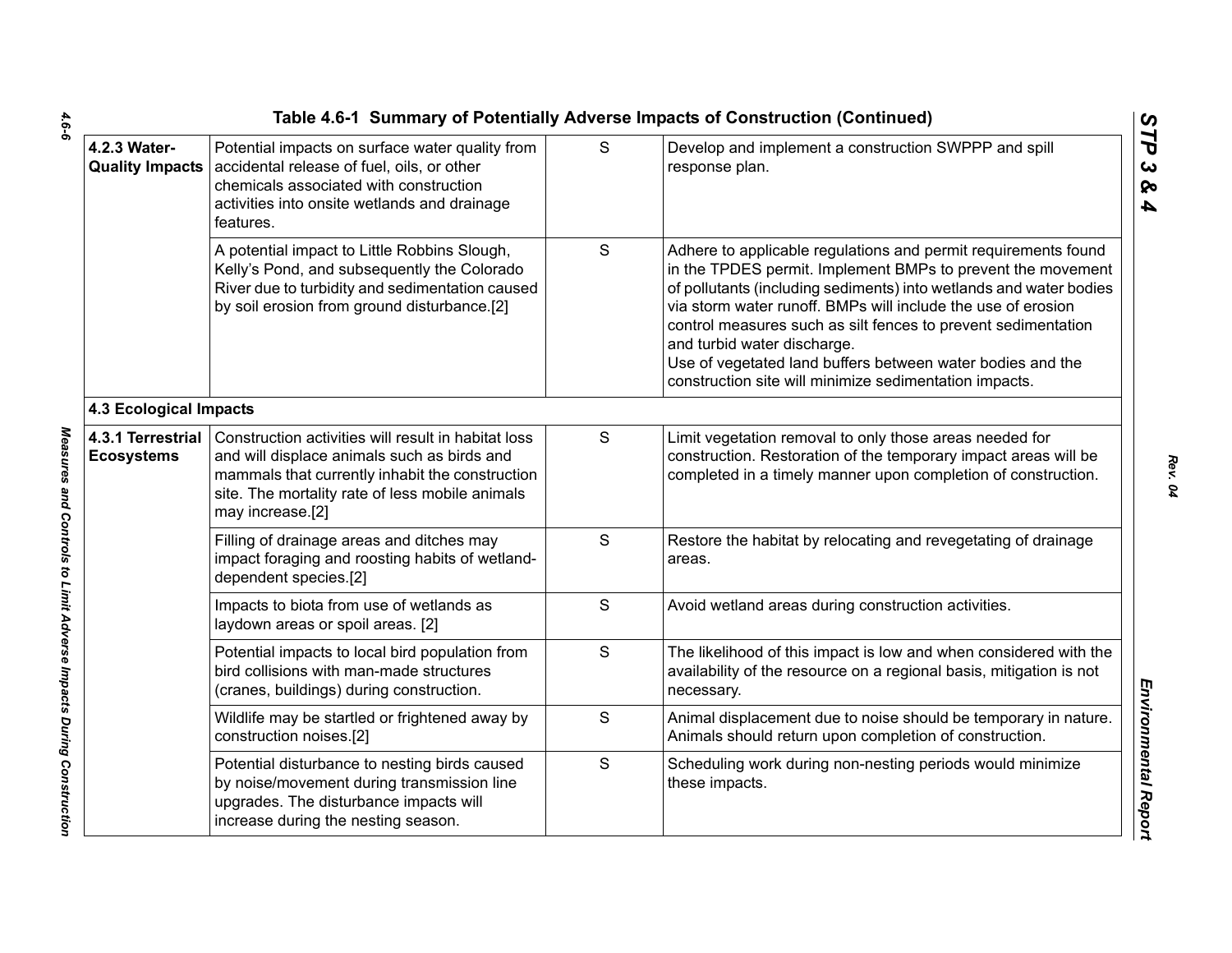| 4.3.2 Aquatic<br>Ecosystems-<br><b>Construction</b><br><b>Impacts</b> | Potential impacts on aquatic ecology from<br>accidental release of fuel, oils, or other<br>chemicals associated with construction<br>activities in to onsite wetlands and drainage<br>features.                                                                                                                  | S             | Develop and implement a construction SWPPP and spill<br>response plan.                                                                                                                                                                                                                                                                                                                                                                                                                                   |
|-----------------------------------------------------------------------|------------------------------------------------------------------------------------------------------------------------------------------------------------------------------------------------------------------------------------------------------------------------------------------------------------------|---------------|----------------------------------------------------------------------------------------------------------------------------------------------------------------------------------------------------------------------------------------------------------------------------------------------------------------------------------------------------------------------------------------------------------------------------------------------------------------------------------------------------------|
|                                                                       | Potential impacts to aquatic plants, benthic<br>macroinvertebrates, and fish as a result of<br>water turbidity and sedimentation caused by<br>soil erosion from construction activities such as<br>road construction, excavation, grading,<br>temporary storage of soil piles, and use of<br>heavy machinery.[2] | ${\mathsf S}$ | Develop and implement erosion and sediment control plans that<br>incorporate recognized BMPs such as covering all disturbed<br>areas, keeping to a minimum the length of time disturbed soil is<br>exposed to weather, and intercepting and retaining sediment via<br>retention ponds and drainage ditches. Upon completion of<br>construction along stream banks or drainage features, disturbed<br>areas will be rip-rapped or seeded to establish a perennial<br>vegetative cover to prevent erosion. |
|                                                                       | Impacts to the benthic community resulting<br>from suspended sediments from erosion of<br>surface soil. Impacts may include blockage of<br>light for photosynthesis, interference in<br>respiration in invertebrates, smothering of eggs,<br>and degradation of the quality of spawning<br>grounds.              | S             | Divert excess surface water caused by construction activities into<br>sediment settling ponds prior to release into on site drainage<br>features.                                                                                                                                                                                                                                                                                                                                                        |
|                                                                       | Impacts to fish populations due to the loss of<br>invertebrates from suspended sediments.                                                                                                                                                                                                                        | S             | Develop and implement erosion and sediment control plans as<br>mentioned above.                                                                                                                                                                                                                                                                                                                                                                                                                          |
|                                                                       | Displacement of fish, aquatic species,<br>crustaceans, and insects due to filling of<br>drainage features on site.[2]                                                                                                                                                                                            | S             | The impacted acreage of this non-jurisdictional area is small and<br>the type of habitat is not unique to the area. Due to the availability<br>of this resource on a regional basis and because no important<br>species are found onsite, mitigation is not necessary.                                                                                                                                                                                                                                   |
|                                                                       | Temporary decline in insect population from<br>rerouting of onsite drainage features.[2]                                                                                                                                                                                                                         | $\mathbf S$   | Restore the habitat by relocating and revegetating the drainage<br>feature.                                                                                                                                                                                                                                                                                                                                                                                                                              |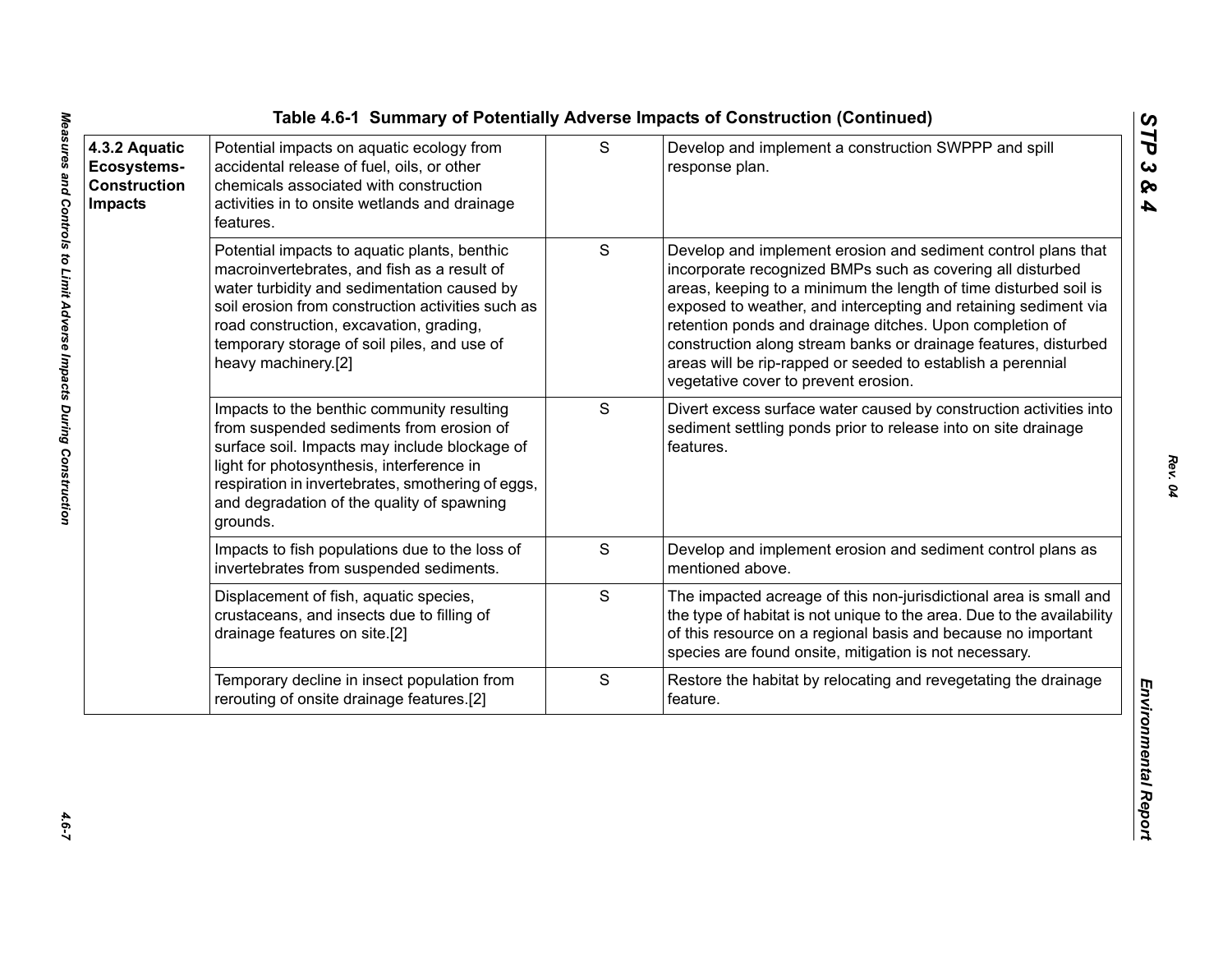|  |  | Table 4.6-1 Summary of Potentially Adverse Impacts of Construction (Continued) |  |  |  |  |
|--|--|--------------------------------------------------------------------------------|--|--|--|--|
|--|--|--------------------------------------------------------------------------------|--|--|--|--|

| 4.4 Socioeconomic Impacts        |                                                                                                                                                                                                                                         |               |                                                                                                                                                                                                                                                                                                                                                                                                                                                                    | STP                                            |
|----------------------------------|-----------------------------------------------------------------------------------------------------------------------------------------------------------------------------------------------------------------------------------------|---------------|--------------------------------------------------------------------------------------------------------------------------------------------------------------------------------------------------------------------------------------------------------------------------------------------------------------------------------------------------------------------------------------------------------------------------------------------------------------------|------------------------------------------------|
| 4.4.1 Physical<br><b>Impacts</b> | Potential temporary impacts to construction<br>workers, STP personnel, people living or<br>working adjacent to the construction area, and<br>transient populations caused by exposure to<br>elevated noise levels. [2]                  | ${\mathsf S}$ | Construction workers would use hearing protection. The public<br>will be notified of impending construction activities that may<br>exceed acceptable noise levels. Perform all construction activities<br>in compliance with local, state, and federal regulations.<br>Emergency first-aid care would be available at the construction<br>site, and regular health and safety monitoring will be conducted<br>during construction.                                 | $\boldsymbol{\omega}$<br>ବ<br>$\blacktriangle$ |
|                                  | Potential temporary impacts to construction<br>workers, STP personnel, people living or<br>working adjacent to the construction area, and<br>transient populations caused by fugitive dust<br>and fine particulate matter emissions.[2] | S             | Minimize the potential for these emissions by using local, state,<br>and federal regulations. Prepare a dust control plan containing<br>dust control measures such as watering, stabilization of disturbed<br>areas, phased grading to minimize disturbance acreage, covering<br>haul truck beds, etc. Emergency first-aid care would be available<br>at the construction site, and regular health and safety monitoring<br>will be conducted during construction. |                                                |
|                                  | Potential temporary impacts to construction<br>workers, STP personnel people living or<br>working adjacent to the construction area and<br>transient populations caused by exhaust<br>emissions.[2]                                     | S             | Equipment will be serviced regularly. Equipment will be operated<br>in accordance with local, state, and federal emission<br>requirements. Construction activities will be phased to minimize<br>peak hour degradation of local ambient air quality. Emergency<br>first-aid care would be available at the construction site, and<br>regular health and safety monitoring will be conducted during<br>construction.                                                |                                                |
|                                  | Degradation of roads in the vicinity of the<br>project due to increased traffic and an increase<br>in heavy, wide-bodied trucks and equipment.[2]                                                                                       | S             | Alert local government agencies and complete road repairs and<br>improvements (i.e., patching cracks and potholes, adding turn<br>lanes, reinforcing soft shoulders) in a timely manner.                                                                                                                                                                                                                                                                           |                                                |
|                                  |                                                                                                                                                                                                                                         |               |                                                                                                                                                                                                                                                                                                                                                                                                                                                                    | Environmental Report                           |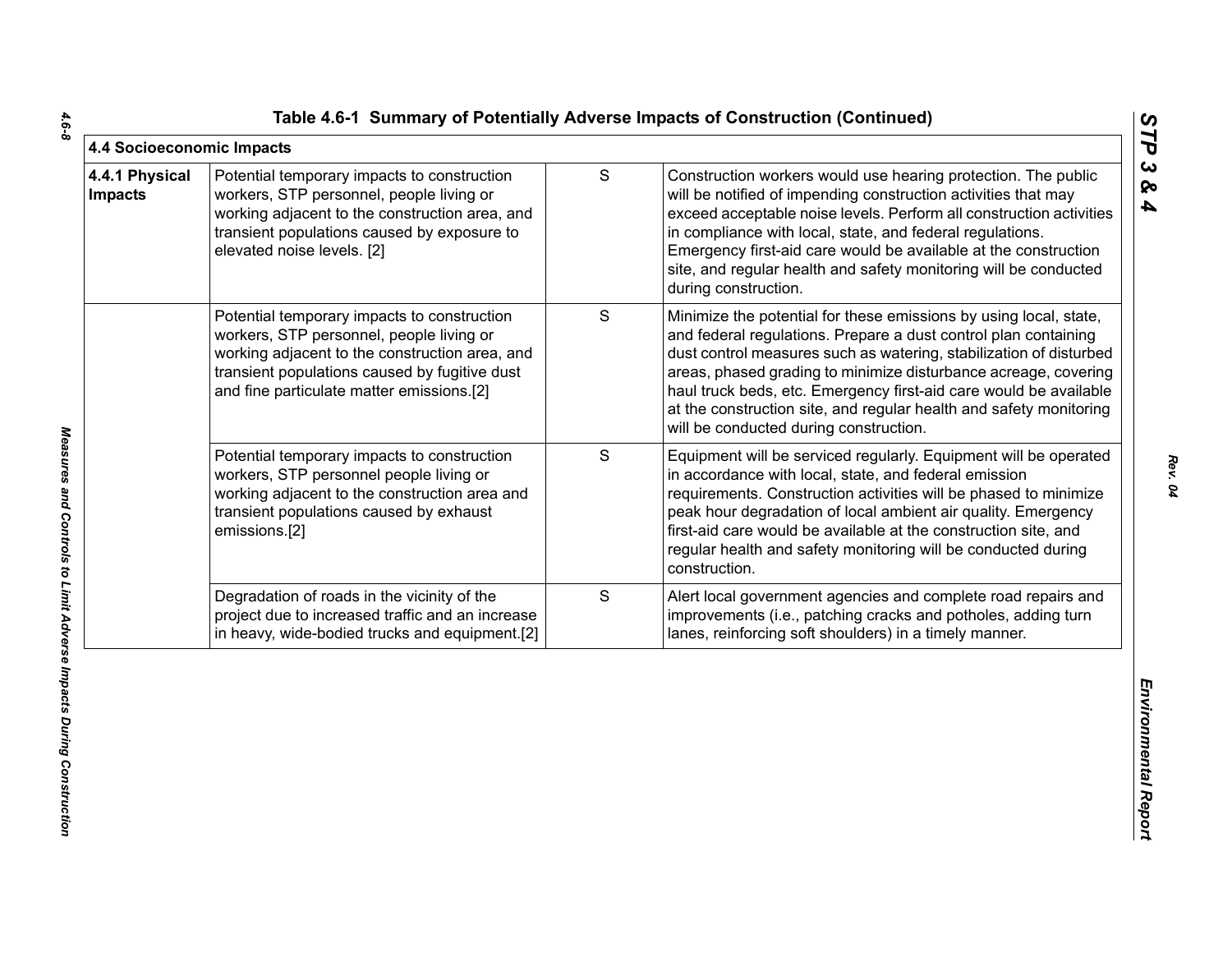|                                                       |                                                                                                                                |       | Table 4.6-1 Summary of Potentially Adverse Impacts of Construction (Continued)                                                                                                                                                                                                                |                                          |
|-------------------------------------------------------|--------------------------------------------------------------------------------------------------------------------------------|-------|-----------------------------------------------------------------------------------------------------------------------------------------------------------------------------------------------------------------------------------------------------------------------------------------------|------------------------------------------|
| 4.4.2 Social and<br><b>Economic</b><br><b>Impacts</b> | Increased traffic congestion in the vicinity of<br>STP due to construction activities.[2]                                      | $M-L$ | Develop and implement a construction traffic management plan<br>that would include such measures as turn lane installation where<br>necessary, establishing a centralized parking area with shuttle<br>service, encouraging carpools, and staggering shifts.                                  | STP<br>$\boldsymbol{\omega}$<br>ନ୍ତ<br>4 |
|                                                       | Potential short-term housing shortage in<br>Matagorda County.[2]                                                               | M-L   | Mitigation efforts will be market-driven over time. Construction<br>employment will increase gradually with a peak after 2 or 3 years.<br>This will allow time for construction of new housing. Temporary<br>housing could be constructed as needed.                                          |                                          |
|                                                       | Water shortages in Matagorda County as a<br>result of the in-migrating construction<br>workforce.[2]                           | M-L   | Maintain communication with local government and planning<br>officials so that ample time is given to plan for the influx.<br>Mitigation strategies could include reuse, seawater desalination,<br>conservation, and the Lower Colorado River Authority/San<br>Antonio Water System Project.  |                                          |
|                                                       | Shortage of waste water treatment plants in<br>Matagorda County as a result of the in-<br>migrating construction workforce.[2] | M-L   | Maintain communication with local government and planning<br>officials so that ample time is given to plan for the influx.                                                                                                                                                                    |                                          |
|                                                       | Potential impacts to police and fire services in<br>Matagorda County. [2]                                                      | M     | Maintain communication with local government officials so that<br>expansions in police and fire services could be coordinated,<br>planned, and funded in a timely manner. Funding for this<br>expansion will be provided through the increased tax revenues<br>from the construction project. |                                          |
|                                                       | Potential impacts to medical services in<br>Matagorda County. [2]                                                              | S     | Projected increase in the population during construction would<br>not stress the current capacity; therefore mitigation would not be<br>warranted.                                                                                                                                            |                                          |
|                                                       |                                                                                                                                |       |                                                                                                                                                                                                                                                                                               | Environmental Report                     |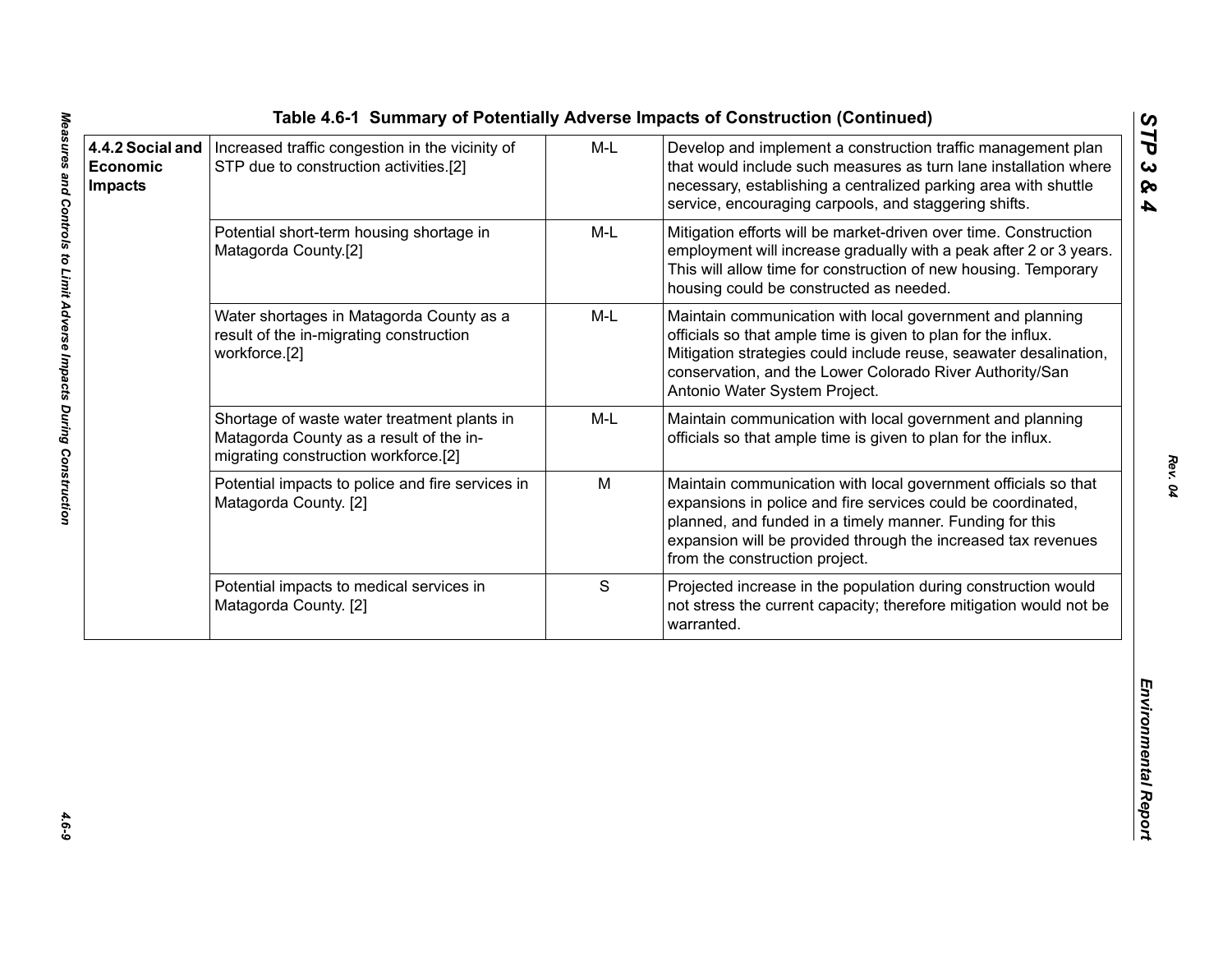|                                                                                     | Potential impacts to social services in<br>Matagorda County.[2]                                                                                                                   | $\mathsf{S}$ | Construction could be beneficial to the disadvantaged population<br>by creating jobs therefore decreasing the need for social services.<br>Impacts to social services should be small and not warrant further<br>mitigation.                                                                                                                                                                                                                                                                                                                                                     |
|-------------------------------------------------------------------------------------|-----------------------------------------------------------------------------------------------------------------------------------------------------------------------------------|--------------|----------------------------------------------------------------------------------------------------------------------------------------------------------------------------------------------------------------------------------------------------------------------------------------------------------------------------------------------------------------------------------------------------------------------------------------------------------------------------------------------------------------------------------------------------------------------------------|
|                                                                                     | Potential impact on the short-term ability of<br>schools in Matagorda County to accommodate<br>the increase in student population.[2]                                             | $M-L$        | Short-term solutions can be implemented in the form of adding<br>modular classrooms and hiring additional teachers to existing<br>schools. Funding for additional resources will be provided through<br>the increased tax revenues from the construction project.                                                                                                                                                                                                                                                                                                                |
| 4.4.3<br>Environmental<br><b>Justice</b>                                            | Low-income rental housing rates could<br>increase due to increased demand for housing,<br>potentially displacing low-income renters in<br>Matagorda County. [2]                   | S            | Analysis of housing availability in Matagorda County determined<br>that the probability of this being an issue is low. Because of this,<br>control efforts would not be necessary.                                                                                                                                                                                                                                                                                                                                                                                               |
| <b>4.5 Radiation</b><br><b>Exposure to</b><br><b>Construction</b><br><b>Workers</b> | Construction workers may be exposed to<br>radiation sources (through direct radiation,<br>gaseous effluents, or liquid effluents) from the<br>routine operations of STP 1 & 2.[2] | S            | Conduct continual monitoring the STP site for radiation exposure.<br>The construction activities on the site will be in accordance with<br>all radiation safety regulations to ensure that the construction<br>workers are protected.                                                                                                                                                                                                                                                                                                                                            |
| <b>4.7S Non-</b><br>Radiological<br><b>Health Impacts</b>                           | Potential of construction accidents requiring<br>first aid or medical treatment.                                                                                                  | S            | Provide job training and implement procedures to ensure a safe<br>working environment.<br>Provide first-aid capabilities at the construction site.                                                                                                                                                                                                                                                                                                                                                                                                                               |
|                                                                                     |                                                                                                                                                                                   |              | [1] The assigned significance levels [(S)mall, (M)oderate, or (L)arge] are based on the assumption that for each impact, the associated<br>proposed mitigation measures and controls (or equivalents) will be implemented (10 CFR 51, Appendix B, Table B-1, Footnote 3)<br>[2] The mitigation measure specified for this impact is insufficient to reduce the impact to insignificant. No other practical measures for mitigation<br>of this impact are available. Therefore, these impacts will be considered in the evaluation of unavoidable adverse impacts (Section 10.1). |
|                                                                                     |                                                                                                                                                                                   |              |                                                                                                                                                                                                                                                                                                                                                                                                                                                                                                                                                                                  |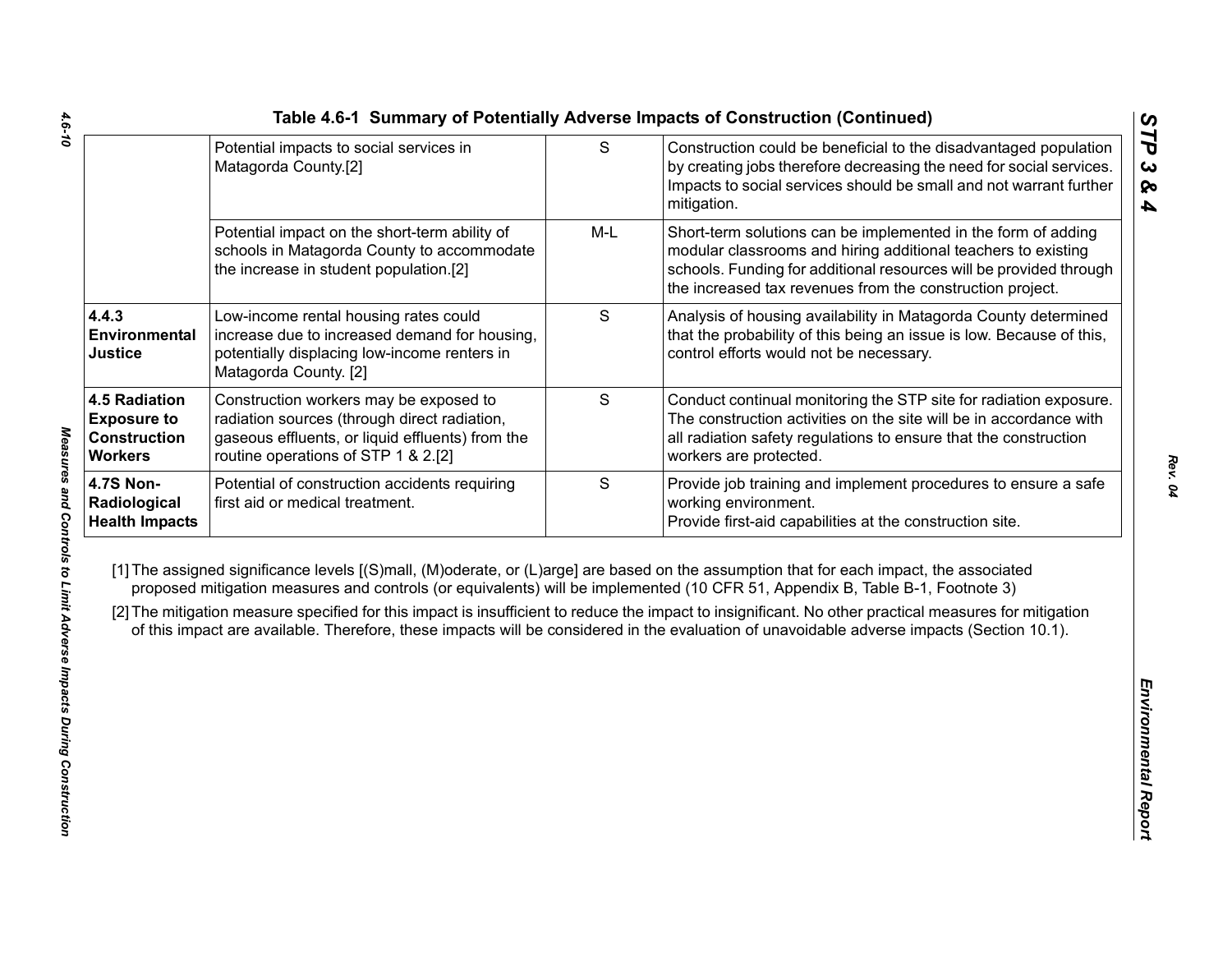|                                       |                                                                                                                                                                                                                            | <b>Potential</b>              |                     | <b>Estimated Impacts (%)</b> |                                                                                                                                                                             |
|---------------------------------------|----------------------------------------------------------------------------------------------------------------------------------------------------------------------------------------------------------------------------|-------------------------------|---------------------|------------------------------|-----------------------------------------------------------------------------------------------------------------------------------------------------------------------------|
| Impact                                | <b>Description of Potential Impact</b>                                                                                                                                                                                     | Impact<br><b>Significance</b> | <b>Construction</b> | <b>Preconstruction</b>       | <b>Basis of Estimate</b>                                                                                                                                                    |
| 4.1.1<br><b>The Site and Vicinity</b> | Ground-disturbing activities<br>including excavating and<br>recontouring the landscape.                                                                                                                                    | S                             | 50%                 | 50%                          | Land Area Disturbance Basis<br>(Based on Unit 3 construction<br>leading Unit 4 by approx. 1 year)                                                                           |
|                                       | Removal of vegetation within the<br>temporary and permanent impact<br>areas.                                                                                                                                               | S                             | 25%                 | 75%                          | Land Area Disturbance Basis<br>(Based on Unit 3 construction<br>leading Unit 4 by approx. 1 year)                                                                           |
|                                       | Stockpiling of soils on site<br>including spoil mounds and borrow<br>pit soils.                                                                                                                                            | S                             | 50%                 | 50%                          | Land Area Disturbance Basis<br>(Based on Unit 3 construction<br>leading Unit 4 by approx. 1 year)                                                                           |
|                                       | Construction of new permanent<br>structures and the creation of<br>impervious surface within the<br>existing STP site (i.e., the haul<br>road and the parking area). The<br>site is designated for industrial<br>land use. | S                             | 10%                 | 90%                          | Land Area Disturbance Basis<br>(Based on Unit 3 construction<br>leading Unit 4 by approx. 1 year)                                                                           |
|                                       | Impacts to wetlands and other<br>surface waters (e.g., removal of<br>onsite drainage ditch).                                                                                                                               | S                             | 5%                  | 95%                          | Land Area Disturbance Basis<br>All wetlands have been identified<br>and mapped. In order to limit<br>impacts, these sites will be avoided<br>during the construction phase. |

*STP 3 & 4*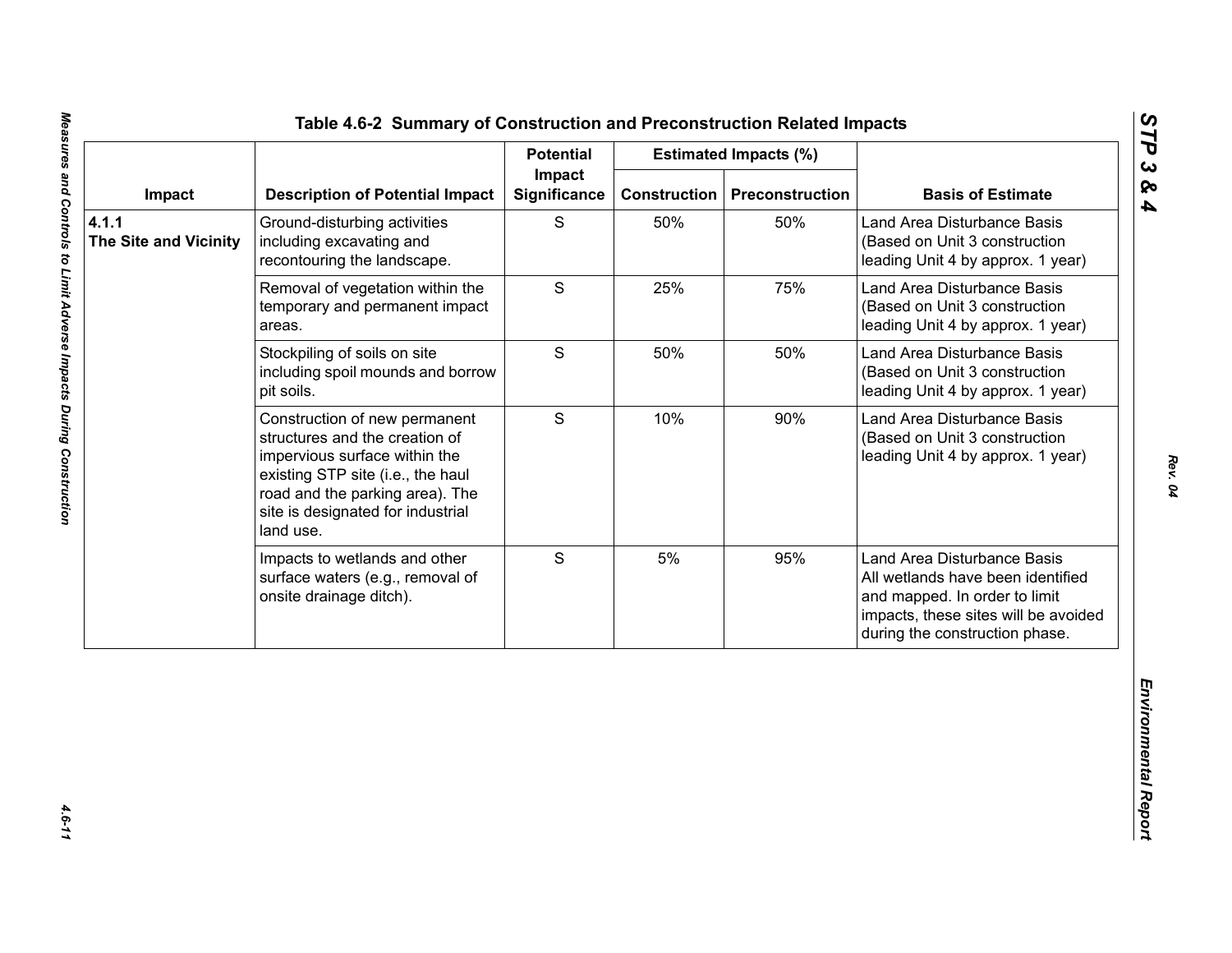|        |                                                                                                                                                                                | <b>Potential</b>              |                     | <b>Estimated Impacts (%)</b> |                                                                                                                                                                                                                                                                                                                                                                                                                                                                                                                                                      |
|--------|--------------------------------------------------------------------------------------------------------------------------------------------------------------------------------|-------------------------------|---------------------|------------------------------|------------------------------------------------------------------------------------------------------------------------------------------------------------------------------------------------------------------------------------------------------------------------------------------------------------------------------------------------------------------------------------------------------------------------------------------------------------------------------------------------------------------------------------------------------|
| Impact | <b>Description of Potential Impact</b>                                                                                                                                         | Impact<br><b>Significance</b> | <b>Construction</b> | Preconstruction              | <b>Basis of Estimate</b>                                                                                                                                                                                                                                                                                                                                                                                                                                                                                                                             |
|        | Construction activities conducted<br>within the Coastal Management<br>Zone.                                                                                                    | $S-M$                         | 25%                 | 75%                          | Land Area Disturbance Basis<br>The STP property is located almost<br>entirely within the coastal zone as<br>defined by the Texas Coastal<br>Management Program (CMP). For<br>the plant areas located within the<br>coastal zone, the basis of separation<br>for the construction versus<br>preconstruction impacts is best<br>determined by using the land area<br>disturbance basis. Mitigation<br>measures for this impact are<br>described in ER Section 4.1.1.1 and<br>will be applied during<br>preconstruction and construction<br>activities. |
|        | Construction activities (e.g.,<br>crossing of a pipeline, installation<br>of discharge pipe, etc.) conducted<br>within the designated flood zone<br>and other sensitive areas. | S                             | 25%                 | 75%                          | Land Area Disturbance Basis<br>(Based on Unit 3 construction<br>leading Unit 4 by approx. 1 year)                                                                                                                                                                                                                                                                                                                                                                                                                                                    |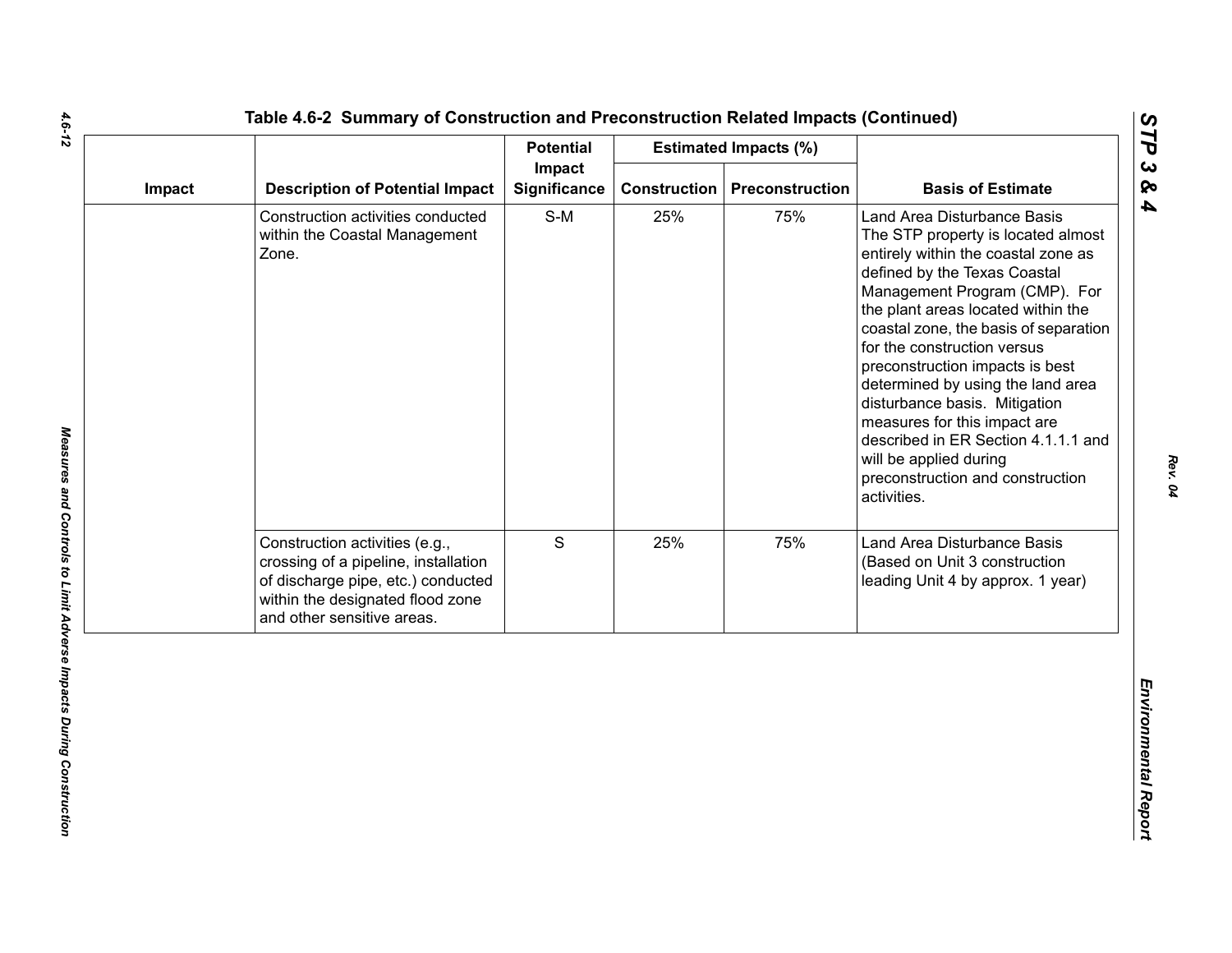|                                                                              |                                                                                                                                                                                                                                                              | <b>Potential</b>              |                     | <b>Estimated Impacts (%)</b> |                                                                                                                                                                                                                                                                                                                                                                                                                                                                                                                                                                                                                                                                |
|------------------------------------------------------------------------------|--------------------------------------------------------------------------------------------------------------------------------------------------------------------------------------------------------------------------------------------------------------|-------------------------------|---------------------|------------------------------|----------------------------------------------------------------------------------------------------------------------------------------------------------------------------------------------------------------------------------------------------------------------------------------------------------------------------------------------------------------------------------------------------------------------------------------------------------------------------------------------------------------------------------------------------------------------------------------------------------------------------------------------------------------|
| Impact                                                                       | <b>Description of Potential Impact</b>                                                                                                                                                                                                                       | Impact<br><b>Significance</b> | <b>Construction</b> | Preconstruction              | <b>Basis of Estimate</b>                                                                                                                                                                                                                                                                                                                                                                                                                                                                                                                                                                                                                                       |
|                                                                              | Potential short-term land use<br>changes in the vicinity of the<br>project due to development of<br>employee housing.                                                                                                                                        | $S-M$                         | 50%                 | 50%                          | <b>Labor Hours Basis</b><br>The basis for segregating this impact<br>is the Labor Hours Basis, since the<br>erection of temporary housing (see<br>corresponding entry in Table 4.6-1)<br>should roughly follow the addition of<br>labor to the jobsite. Consideration<br>was given to adjusting the Labor<br>Hours Basis so as to acknowledge<br>the need to erect housing prior to<br>labor arrival; however, the erection<br>period for temporary housing does<br>not warrant such an adjustment. As<br>noted in Table 4.6-1, the mitigation<br>of this impact would be to convert<br>the land to pre-project conditions<br>upon completion of construction. |
|                                                                              | The increase in traffic during shift<br>change and increased truck<br>deliveries will impact traffic on<br>existing roads during peak times.                                                                                                                 | $\mathsf S$                   | 60%                 | 40%                          | Labor Hours Basis                                                                                                                                                                                                                                                                                                                                                                                                                                                                                                                                                                                                                                              |
| 4.1.2<br><b>Transmission</b><br><b>Corridors and Offsite</b><br><b>Areas</b> | Potential short-term physical land<br>use changes due to the addition of<br>a 345 kilovolt (kV) switchyard and<br>rerouting of one 345 kV<br>transmission line that is currently<br>connected to Bay No. 1 of the<br>existing switchyard for STP 1<br>and 2. | S                             | 85%                 | 15%                          | Land Area Disturbance Basis                                                                                                                                                                                                                                                                                                                                                                                                                                                                                                                                                                                                                                    |

*STP 3 & 4*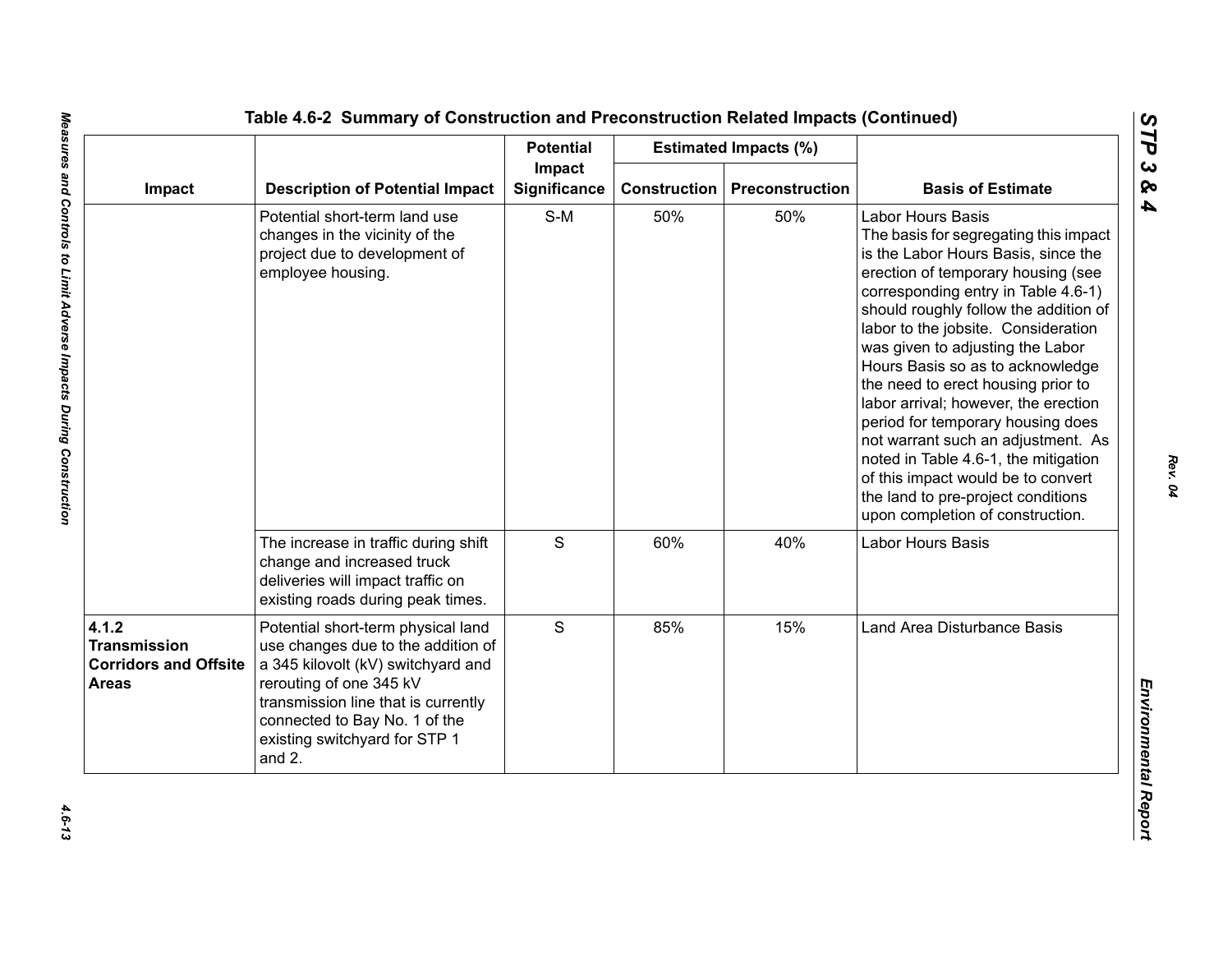|                                     |                                                                                                                                                                                                 | <b>Potential</b>       |              | <b>Estimated Impacts (%)</b> |                                                                                                                                                                                                                                                                                                                                                                                                                                                                                                                                                                                                                                                                                                                                                                                                                                                                                                                                          |
|-------------------------------------|-------------------------------------------------------------------------------------------------------------------------------------------------------------------------------------------------|------------------------|--------------|------------------------------|------------------------------------------------------------------------------------------------------------------------------------------------------------------------------------------------------------------------------------------------------------------------------------------------------------------------------------------------------------------------------------------------------------------------------------------------------------------------------------------------------------------------------------------------------------------------------------------------------------------------------------------------------------------------------------------------------------------------------------------------------------------------------------------------------------------------------------------------------------------------------------------------------------------------------------------|
| Impact                              | <b>Description of Potential Impact</b>                                                                                                                                                          | Impact<br>Significance | Construction | <b>Preconstruction</b>       | <b>Basis of Estimate</b>                                                                                                                                                                                                                                                                                                                                                                                                                                                                                                                                                                                                                                                                                                                                                                                                                                                                                                                 |
| 4.1.3<br><b>Historic Properties</b> | Ground-disturbing activities<br>including grading, excavation,<br>recontouring, and construction<br>may expose historic resources.<br>(NOTE: Based on SHPO<br>determination, this is unlikely.) | $\mathbf S$            | 25%          | 75%                          | The South Texas Project site has<br>been surveyed and a determination<br>of no adverse effect to historic<br>properties was asserted and<br>concurred with by the Texas<br>Historical Commission (THC) on<br>January 19, 2007. However, in the<br>unlikely event that cultural resources<br>are discovered during ground-<br>disturbing activities for STP 3 & 4,<br>specific actions would be<br>undertaken by STPNOC as outlined<br>in Addendum #5 to STP Procedure<br>No. 0PGP03-ZO-0025<br>(Unanticipated Discovery of Cultural<br>Resources), which was forwarded to<br>the NRC on June 9, 2008.<br>If any historical properties are<br>discovered it will be during<br>preconstruction activities such as<br>land clearing, excavating, grading,<br>installation of environmental<br>mitigation measures, and/or<br>construction of roads and laydown<br>areas. Therefore, the impacts would<br>occur only during preconstruction. |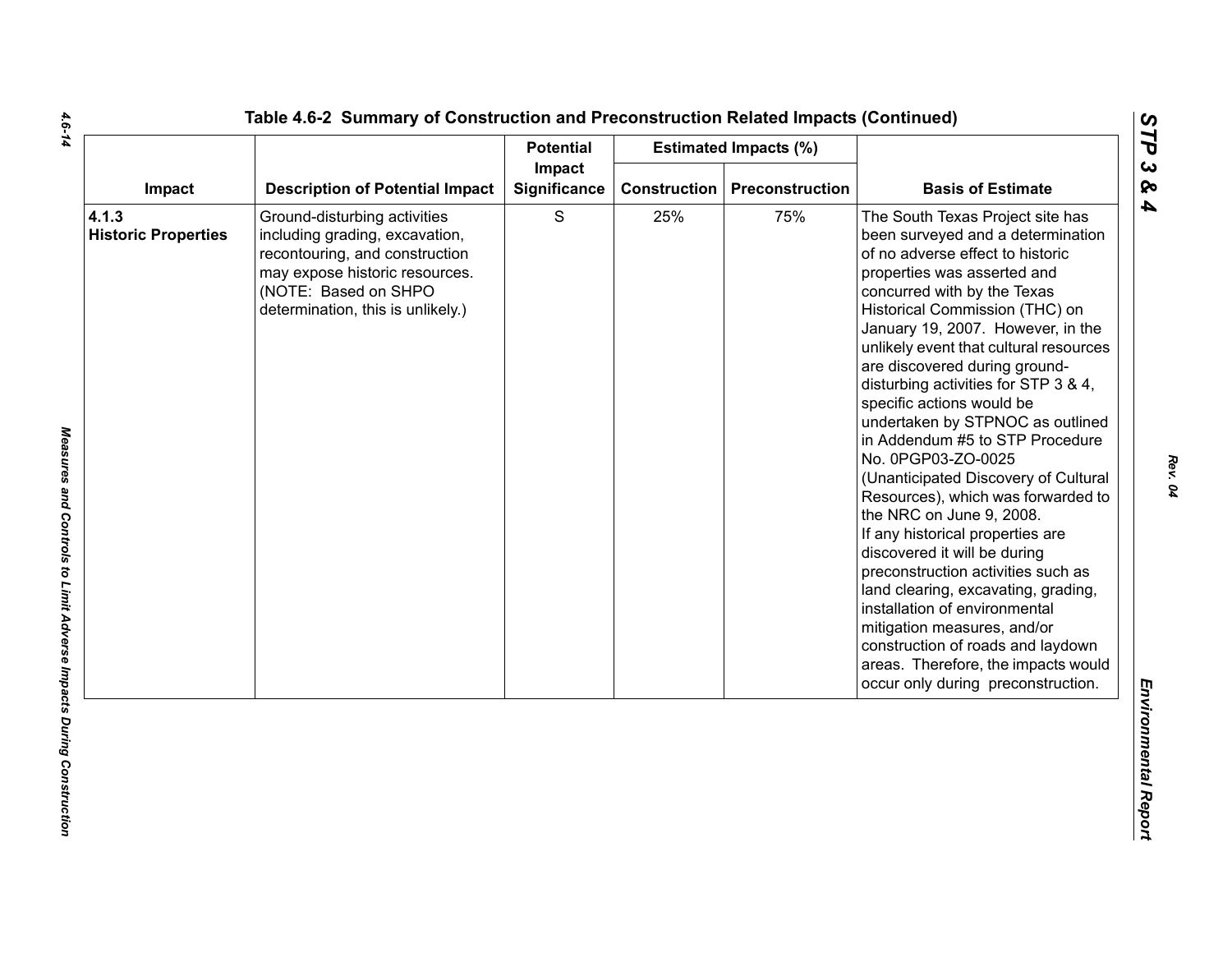|                                           | <b>Description of Potential Impact</b>                                                                                                                                                                  | <b>Potential</b><br>Impact<br><b>Significance</b> |                     | <b>Estimated Impacts (%)</b> | <b>Basis of Estimate</b>    |
|-------------------------------------------|---------------------------------------------------------------------------------------------------------------------------------------------------------------------------------------------------------|---------------------------------------------------|---------------------|------------------------------|-----------------------------|
| Impact                                    |                                                                                                                                                                                                         |                                                   | <b>Construction</b> | Preconstruction              |                             |
| 4.2.1<br>Hydrologic<br><b>Alterations</b> | Impacts to onsite surface water<br>drainage flows by diverting or filling<br>several unnamed onsite drainage<br>features.                                                                               | S                                                 | 25%                 | 75%                          | Land Area Disturbance Basis |
|                                           | Increase in surface water as a<br>result of dewatering and<br>excavation activities.                                                                                                                    | S                                                 | 10%                 | 90%                          | Land Area Disturbance Basis |
|                                           | Impacts to local hydrology<br>resulting from the excavation<br>through the shallow aquifer and<br>subsequent dewatering of the<br>shallow aquifer.                                                      | S                                                 | 10%                 | 90%                          | Land Area Disturbance Basis |
| 4.2.2<br><b>Water Use Impacts</b>         | Potential for water pressure<br>reduction within the local water<br>table due to dewatering activities<br>for dust abatement, concrete<br>mixing, potable water use.                                    | S                                                 | 5%                  | 95%                          | Land Area Disturbance Basis |
| 4.2.3<br><b>Water Quality Impacts</b>     | Potential impacts on surface water<br>quality from accidental release of<br>fuel, oils, or other chemicals<br>associated with construction<br>activities into onsite wetlands and<br>drainage features. | S                                                 | 80%                 | 20%                          | Land Area Disturbance Basis |
|                                           | A potential impact to Little Robbins<br>Slough, Kelly's Pond, and<br>subsequently the Colorado River<br>due to turbidity and sedimentation<br>caused by soil erosion from ground<br>disturbance.        | S                                                 | 20%                 | 80%                          | Land Area Disturbance Basis |

4.6-15

*STP 3 & 4*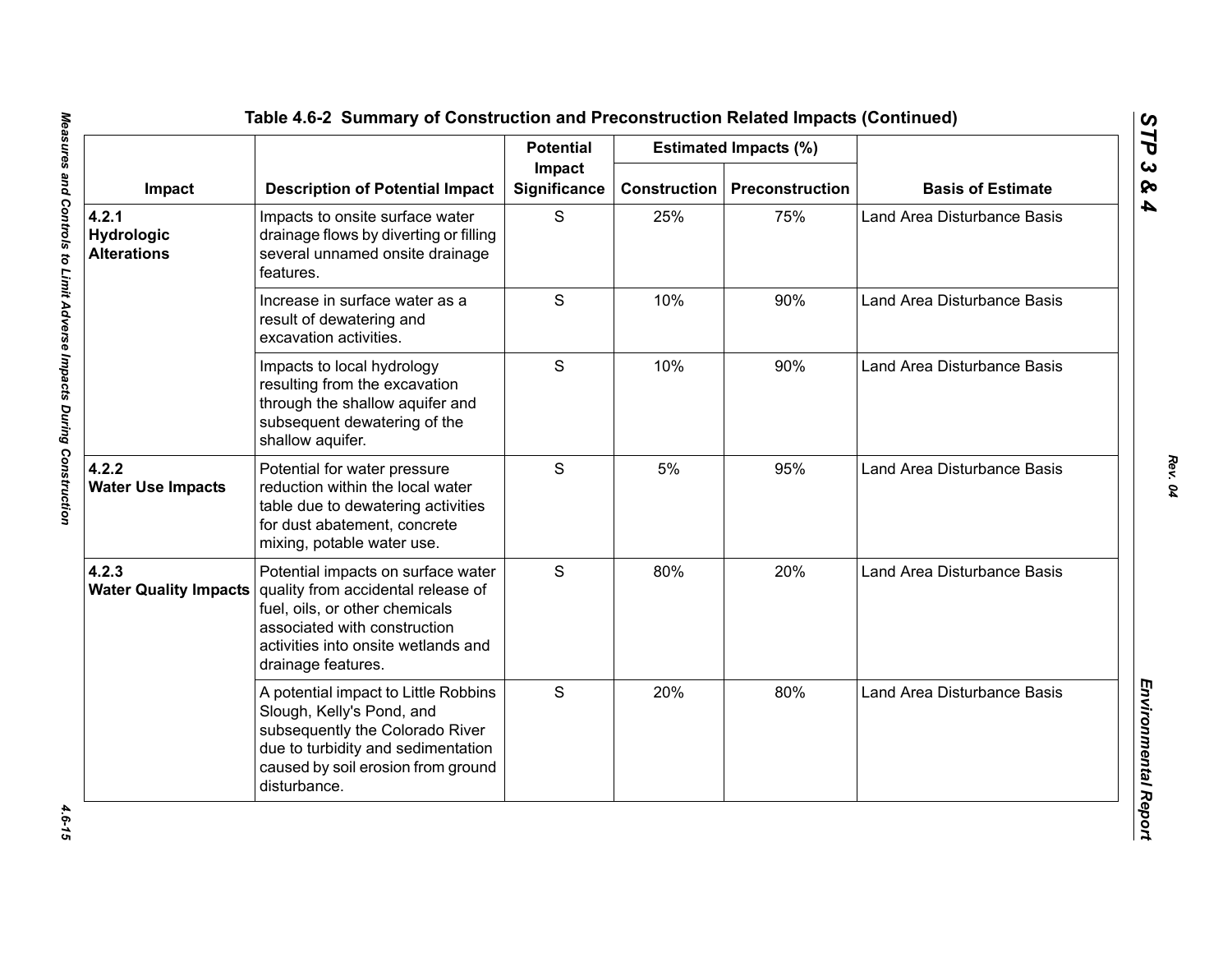|                                                  |                                                                                                                                                                                                                                 | <b>Potential</b>       |                     | <b>Estimated Impacts (%)</b> |                                                                                                                                                                                                                             |
|--------------------------------------------------|---------------------------------------------------------------------------------------------------------------------------------------------------------------------------------------------------------------------------------|------------------------|---------------------|------------------------------|-----------------------------------------------------------------------------------------------------------------------------------------------------------------------------------------------------------------------------|
| Impact                                           | <b>Description of Potential Impact</b>                                                                                                                                                                                          | Impact<br>Significance | <b>Construction</b> | Preconstruction              | <b>Basis of Estimate</b>                                                                                                                                                                                                    |
| 4.3.1<br><b>Terrestrial</b><br><b>Ecosystems</b> | Construction activities will result in<br>habitat loss and will displace<br>animals such as birds and<br>mammals that currently inhabit the<br>construction site. The mortality rate<br>of less mobile animals may<br>increase. | S                      | 10%                 | 90%                          | Land Area Disturbance Basis                                                                                                                                                                                                 |
|                                                  | Filling of drainage areas and<br>ditches may impact foraging and<br>roosting habits of wetland-<br>dependent species.                                                                                                           | S                      | 10%                 | 90%                          | Land Area Disturbance Basis                                                                                                                                                                                                 |
|                                                  | Impacts to biota from use of<br>wetlands as laydown areas or spoil<br>areas.                                                                                                                                                    | S                      | 10%                 | 90%                          | Other non-jurisdictional wetlands are<br>located in areas that have been<br>designated as temporary laydown<br>and spoil areas. In order to limit<br>impacts, these sites will be avoided<br>during the construction phase. |
|                                                  | Potential impacts to local bird<br>population from bird collisions with<br>man-made structures (cranes,<br>buildings) during construction.                                                                                      | S                      | 10%                 | 90%                          | Labor Hours Basis                                                                                                                                                                                                           |
|                                                  | Wildlife may be startled or<br>frightened away by construction<br>noises.                                                                                                                                                       | $\mathsf{S}$           | 10%                 | 90%                          | Labor Hours Basis                                                                                                                                                                                                           |
|                                                  | Potential disturbance to nesting<br>birds caused by noise/movement<br>during transmission line upgrades.<br>The disturbance impacts will<br>increase during the nesting<br>season.                                              | $\mathsf{S}$           | 10%                 | 90%                          | <b>Labor Hours Basis</b>                                                                                                                                                                                                    |

 $\mathbf{r}$ 

*Rev. 04*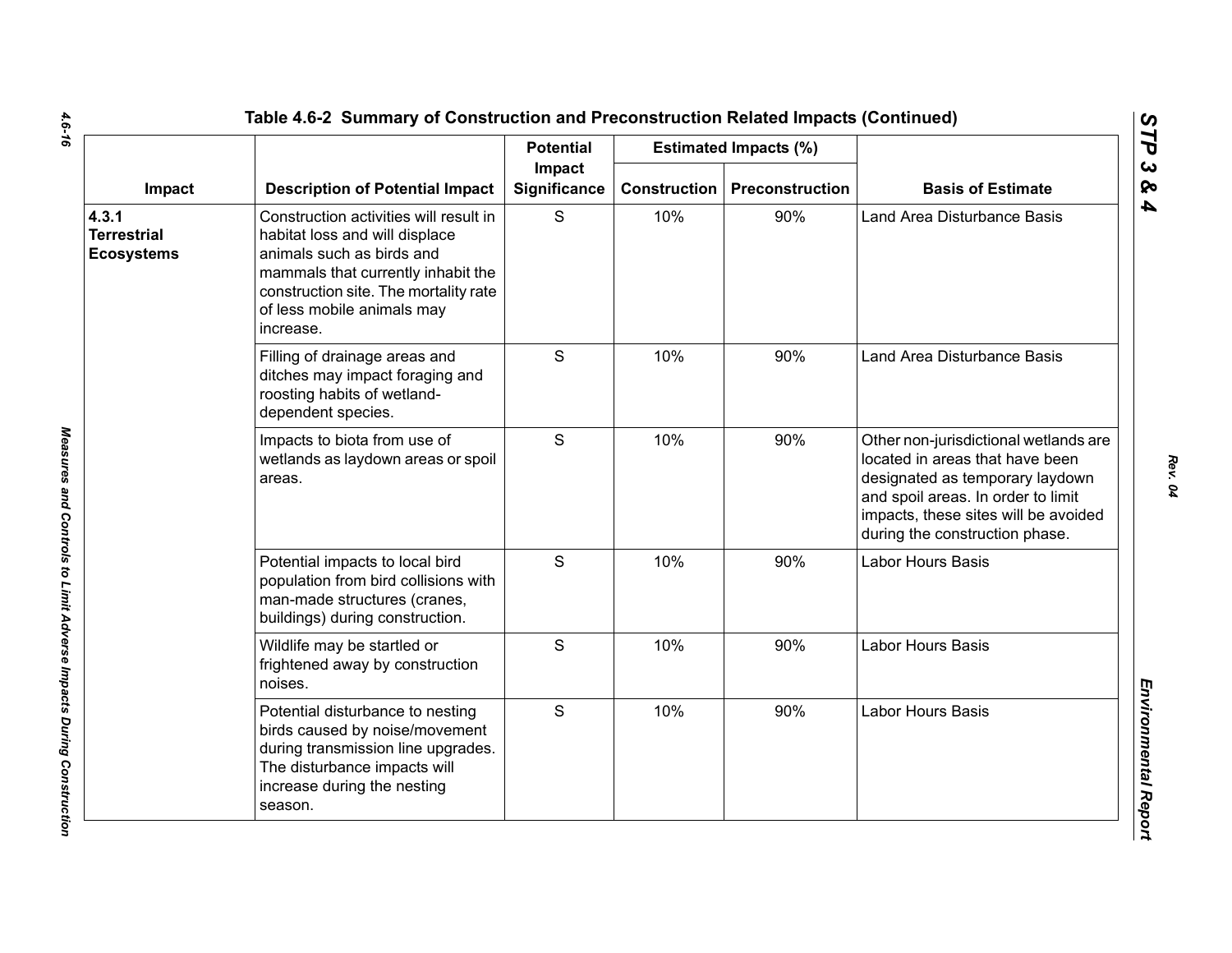|                                                                       |                                                                                                                                                                                                                                                                                                                     | <b>Potential</b>       |                     | <b>Estimated Impacts (%)</b> |                                    |
|-----------------------------------------------------------------------|---------------------------------------------------------------------------------------------------------------------------------------------------------------------------------------------------------------------------------------------------------------------------------------------------------------------|------------------------|---------------------|------------------------------|------------------------------------|
| Impact                                                                | <b>Description of Potential Impact</b>                                                                                                                                                                                                                                                                              | Impact<br>Significance | <b>Construction</b> | Preconstruction              | <b>Basis of Estimate</b>           |
| 4.3.2<br><b>Aquatic</b><br>Ecosystems-<br><b>Construction Impacts</b> | Potential impacts on aquatic<br>ecology from accidental release of<br>fuel, oils, or other chemicals<br>associated with construction<br>activities into onsite wetlands and<br>drainage features.                                                                                                                   | S                      | 10%                 | 90%                          | <b>Land Area Disturbance Basis</b> |
|                                                                       | Potential impacts to aquatic plants,<br>benthic macroinvertebrates, and<br>fish as a result of water turbidity<br>and sedimentation caused by soil<br>erosion from construction activities<br>such as road construction,<br>excavation, grading, temporary<br>storage of soil piles, and use of<br>heavy machinery. | S                      | 10%                 | 90%                          | Land Area Disturbance Basis        |
|                                                                       | Impacts to the benthic community<br>resulting from suspended<br>sediments from erosion of surface<br>soil. Impacts may include blockage<br>of light for photosynthesis,<br>interference in respiration in<br>invertebrates, smothering of eggs,<br>and degradation of the quality of<br>spawning grounds.           | S                      | 20%                 | 80%                          | <b>Land Area Disturbance Basis</b> |
|                                                                       | Impacts to fish populations due to<br>the loss of invertebrates from<br>suspended sediments.                                                                                                                                                                                                                        | S                      | 20%                 | 80%                          | <b>Land Area Disturbance Basis</b> |
|                                                                       | Displacement of fish, aquatic<br>species, crustaceans, and insects<br>due to filling of drainage features<br>on site.                                                                                                                                                                                               | S                      | 10%                 | 90%                          | Land Area Disturbance Basis        |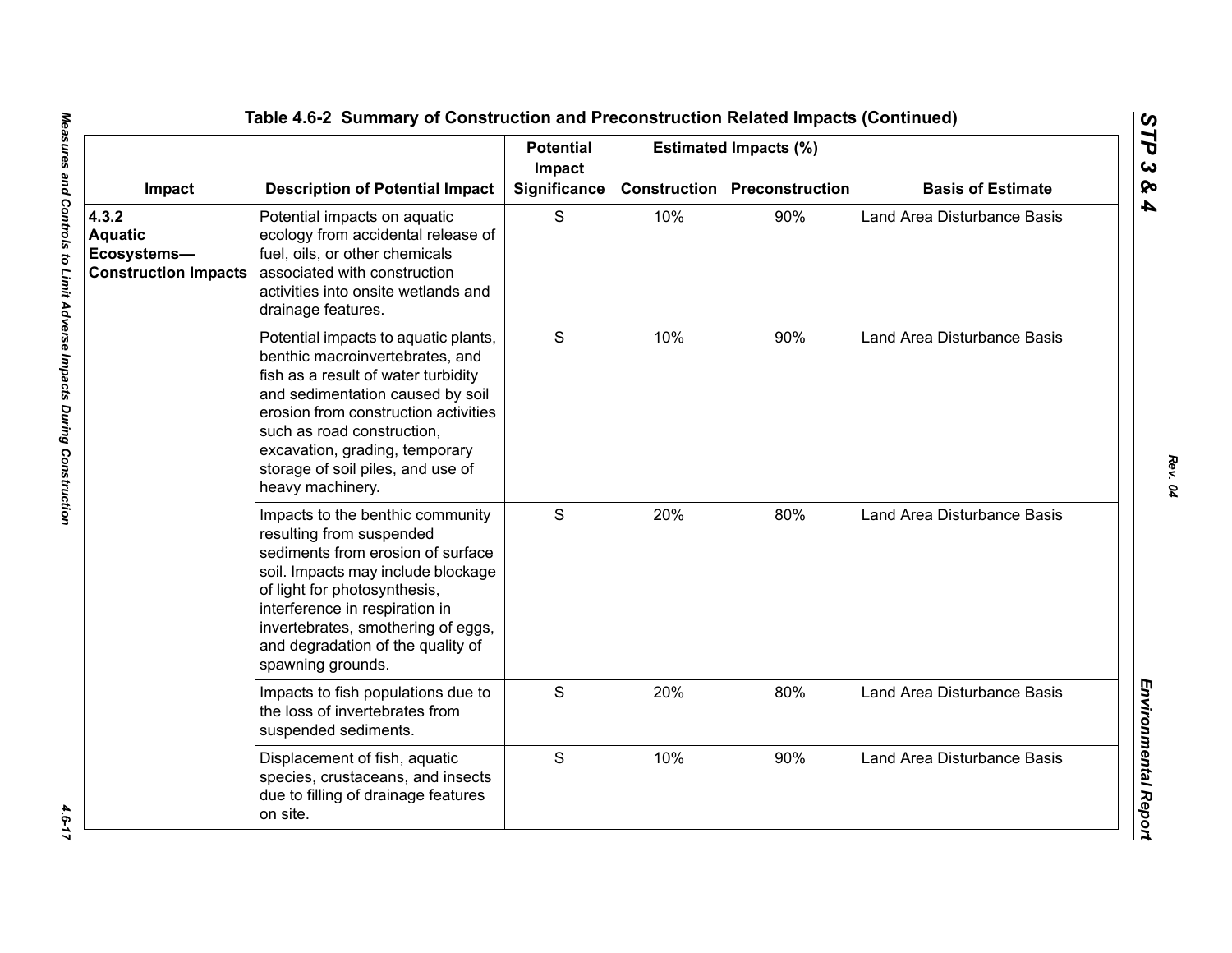|                                  |                                                                                                                                                                                                                                            | <b>Potential</b><br>Impact |     | <b>Estimated Impacts (%)</b>          |                             |
|----------------------------------|--------------------------------------------------------------------------------------------------------------------------------------------------------------------------------------------------------------------------------------------|----------------------------|-----|---------------------------------------|-----------------------------|
| Impact                           | <b>Description of Potential Impact</b>                                                                                                                                                                                                     | Significance               |     | <b>Construction   Preconstruction</b> | <b>Basis of Estimate</b>    |
|                                  | Temporary decline in insect<br>population from rerouting of onsite<br>drainage features.                                                                                                                                                   | S                          | 10% | 90%                                   | Land Area Disturbance Basis |
| 4.4.1<br><b>Physical Impacts</b> | Potential temporary impacts to<br>construction workers, STP<br>personnel, people living or working<br>adjacent to the construction area,<br>and transient populations caused<br>by exposure to elevated noise<br>levels.                   | S                          | 80% | 20%                                   | Labor Hours Basis           |
|                                  | Potential temporary impacts to<br>construction workers, STP<br>personnel, people living or working<br>adjacent to the construction area,<br>and transient populations caused<br>by fugitive dust and fine particulate<br>matter emissions. | S                          | 80% | 20%                                   | <b>Labor Hours Basis</b>    |
|                                  | Potential temporary impacts to<br>construction workers, STP<br>personnel, people living or working<br>adjacent to the construction area,<br>and transient populations caused<br>by exhaust emissions.                                      | S                          | 50% | 50%                                   | <b>Labor Hours Basis</b>    |
|                                  | Degradation of roads in the vicinity<br>of the project due to increased<br>traffic and an increase in heavy,<br>wide-bodied trucks and equipment.                                                                                          | S                          | 50% | 50%                                   | <b>Labor Hours Basis</b>    |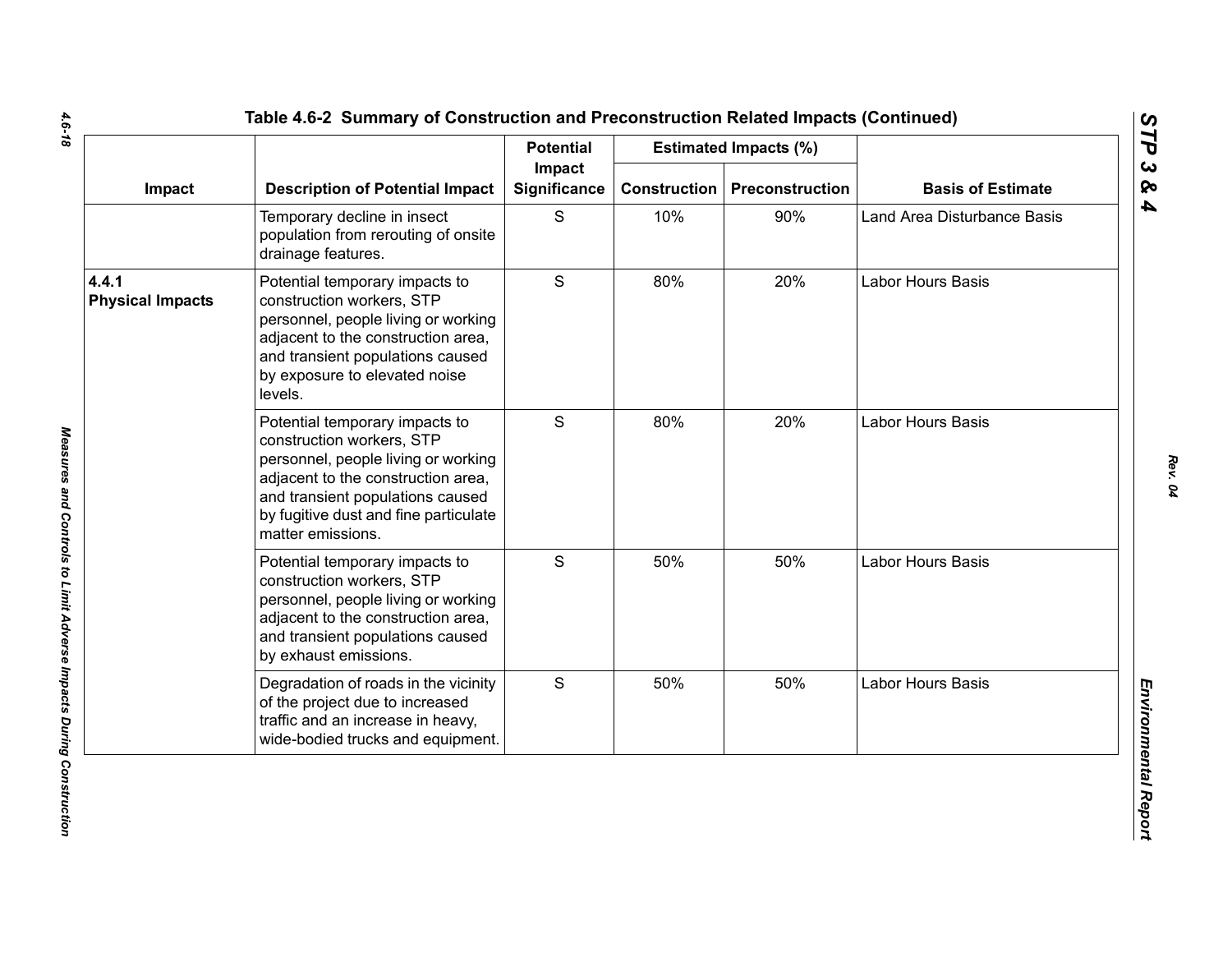|                                                       |                                                                                           | <b>Potential</b>              |                     | <b>Estimated Impacts (%)</b> |                                                                                                                                                                                                                                                                                                                                                                                                                                                                                                                                                                                                                                                                   |
|-------------------------------------------------------|-------------------------------------------------------------------------------------------|-------------------------------|---------------------|------------------------------|-------------------------------------------------------------------------------------------------------------------------------------------------------------------------------------------------------------------------------------------------------------------------------------------------------------------------------------------------------------------------------------------------------------------------------------------------------------------------------------------------------------------------------------------------------------------------------------------------------------------------------------------------------------------|
| Impact                                                | <b>Description of Potential Impact</b>                                                    | Impact<br><b>Significance</b> | <b>Construction</b> | Preconstruction              | <b>Basis of Estimate</b>                                                                                                                                                                                                                                                                                                                                                                                                                                                                                                                                                                                                                                          |
| 4.4.2<br><b>Social and Economic</b><br><b>Impacts</b> | Increased traffic congestion in the<br>vicinity of STP due to construction<br>activities. | $M-L$                         | 75%                 | 25%                          | Labor Hours Basis<br>The amount of traffic congestion will<br>be directly proportional to the<br>number of plant workers traveling on<br>the local roads. The number of<br>workers traveling the roads is<br>directly related to the total labor<br>hours worked. Therefore, the<br>segregation of impacts between<br>construction and preconstruction is<br>best determined by comparing the<br>total labor hours worked. Mitigation<br>measures for this impact are<br>described in ER Section 4.4.2.2.4.                                                                                                                                                       |
|                                                       | Potential short-term housing<br>shortage in Matagorda County.                             | $M-L$                         | 75%                 | 25%                          | Labor Hours Basis (for workers<br>relocating to area)<br>The impact on housing in Matagorda<br>County will depend on the number of<br>workers that would relocate to the<br>area and require housing. The basis<br>of estimate for the impact on<br>housing is best determined by using<br>the estimate of the total number of<br>workers that would relocate to the<br>area and the percentage of those<br>workers that will be engaged in<br>construction and preconstruction<br>tasks. The estimated number of<br>relocating workers is contained in<br>ER Section 4.4.2.2.6. Mitigation<br>measures for this impact are<br>described in ER Section 4.4.2.2.6. |

 $-4.6 - 19$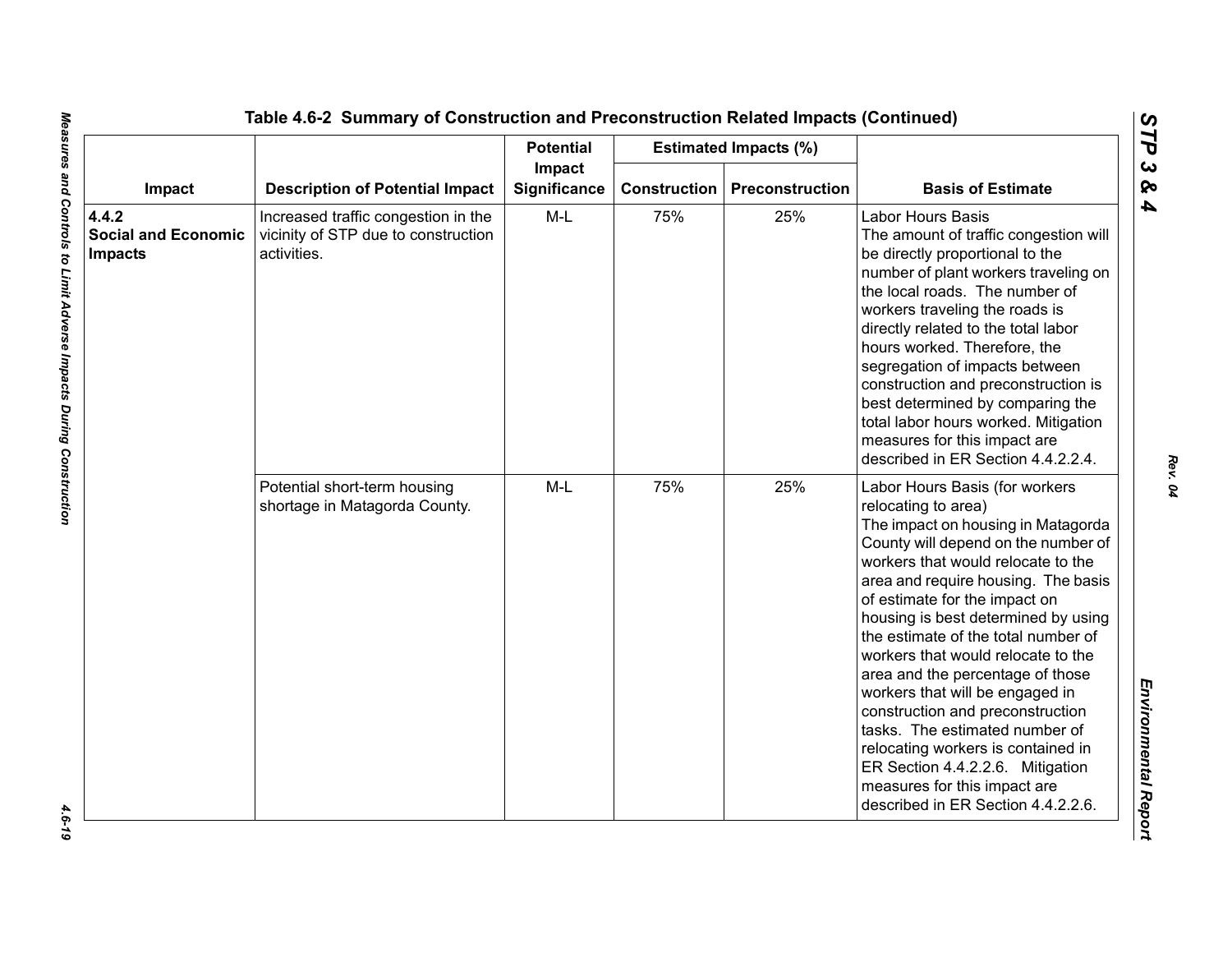| Impact | <b>Potential</b>                                                                                   |                        | <b>Estimated Impacts (%)</b> |                 |                                                                                                                                                                                                                                                                                                                                                                                                                                                                                                                                                                                                                                                                                      |
|--------|----------------------------------------------------------------------------------------------------|------------------------|------------------------------|-----------------|--------------------------------------------------------------------------------------------------------------------------------------------------------------------------------------------------------------------------------------------------------------------------------------------------------------------------------------------------------------------------------------------------------------------------------------------------------------------------------------------------------------------------------------------------------------------------------------------------------------------------------------------------------------------------------------|
|        | <b>Description of Potential Impact</b>                                                             | Impact<br>Significance | <b>Construction</b>          | Preconstruction | <b>Basis of Estimate</b>                                                                                                                                                                                                                                                                                                                                                                                                                                                                                                                                                                                                                                                             |
|        | Water shortages in Matagorda<br>County as a result of the in-<br>migrating construction workforce. | $M-L$                  | 75%                          | 25%             | Labor Hours Basis (for workers<br>relocating to area)<br>The impact on water shortages in<br>Matagorda County will depend on<br>the number of workers that would<br>relocate to the area and require<br>housing. The basis of estimate for<br>the impact on water shortages is<br>best determined by using the<br>estimate of the total number of<br>workers that would relocate to the<br>area and the percentage of those<br>workers that will be engaged in<br>construction and preconstruction<br>tasks. The estimated number of<br>relocating workers is contained in<br>ER Section 4.4.2.2.6. Mitigation<br>measures for this impact are<br>described in ER Section 4.4.2.2.7. |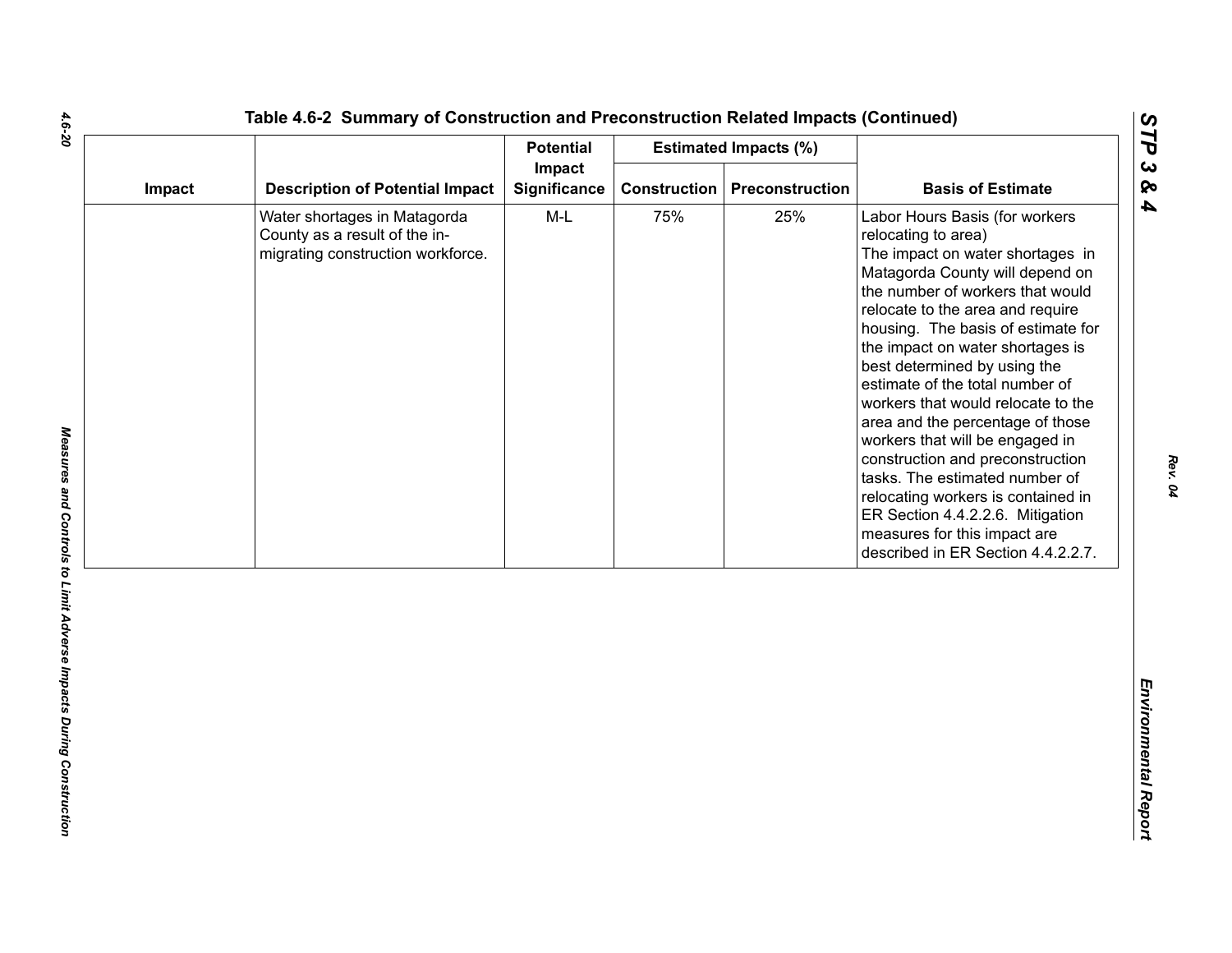| Impact<br><b>Description of Potential Impact</b><br><b>Significance</b><br><b>Construction</b><br>Preconstruction<br>Impact<br>$M-L$<br>75%<br>25%<br>Shortage of wastewater treatment<br>plants in Matagorda County as a<br>result of the in-migrating<br>construction workforce. | <b>Basis of Estimate</b><br>Labor Hours Basis (for workers<br>relocating to area)<br>The impact on the shortage of<br>wastewater treatment plants in<br>Matagorda County will depend on<br>the number of workers that would<br>relocate to the area and require                                                                                                                                                                                                                                             |
|------------------------------------------------------------------------------------------------------------------------------------------------------------------------------------------------------------------------------------------------------------------------------------|-------------------------------------------------------------------------------------------------------------------------------------------------------------------------------------------------------------------------------------------------------------------------------------------------------------------------------------------------------------------------------------------------------------------------------------------------------------------------------------------------------------|
|                                                                                                                                                                                                                                                                                    |                                                                                                                                                                                                                                                                                                                                                                                                                                                                                                             |
|                                                                                                                                                                                                                                                                                    | housing. The basis of estimate for<br>the impact on the shortage of<br>wastewater treatment plants is best<br>determined by using the estimate of<br>the total number of workers that<br>would relocate to the area and the<br>percentage of those workers that will<br>be engaged in construction and<br>preconstruction tasks. The<br>estimated number of relocating<br>workers is contained in ER Section<br>4.4.2.2.6. Mitigation measures for<br>this impact are described in ER<br>Section 4.4.2.2.7. |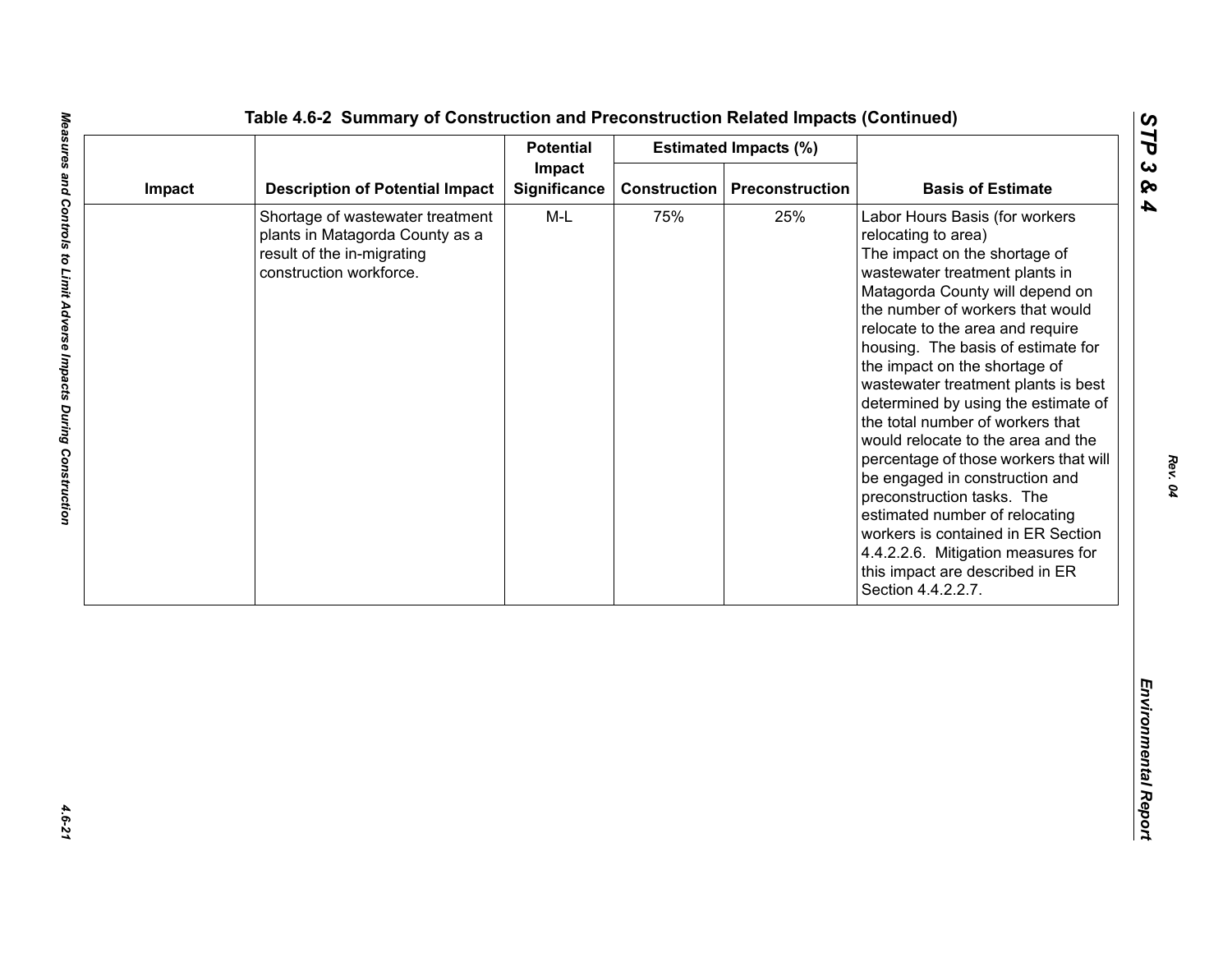|                                                                       | <b>Potential</b>    |        |     |                                                                                                                                                                                                                                                                                                                                                                                                                                                                                                                                                                                                                                                                                                            |
|-----------------------------------------------------------------------|---------------------|--------|-----|------------------------------------------------------------------------------------------------------------------------------------------------------------------------------------------------------------------------------------------------------------------------------------------------------------------------------------------------------------------------------------------------------------------------------------------------------------------------------------------------------------------------------------------------------------------------------------------------------------------------------------------------------------------------------------------------------------|
| <b>Description of Potential Impact</b>                                | <b>Significance</b> |        |     | <b>Basis of Estimate</b>                                                                                                                                                                                                                                                                                                                                                                                                                                                                                                                                                                                                                                                                                   |
| Potential impacts to police and fire<br>services in Matagorda County. | M                   | 75%    | 25% | Labor Hours Basis (for workers<br>relocating to area)<br>The impact on police and fires<br>services in Matagorda County will<br>depend on the number of workers<br>that would relocate to the area and<br>require housing. The basis of<br>estimate for the impact on police<br>and fire services is best determined<br>by using the estimate of the total<br>number of workers that would<br>relocate to the area and the<br>percentage of those workers that will<br>be engaged in construction and<br>preconstruction tasks. The<br>estimated number of relocating<br>workers is contained in ER Section<br>4.4.2.2.6. Mitigation measures for<br>this impact are described in ER<br>Section 4.4.2.2.7. |
| Potential impacts to medical<br>services in Matagorda County.         | S                   | 75%    | 25% | Labor Hours Basis                                                                                                                                                                                                                                                                                                                                                                                                                                                                                                                                                                                                                                                                                          |
|                                                                       |                     |        |     |                                                                                                                                                                                                                                                                                                                                                                                                                                                                                                                                                                                                                                                                                                            |
|                                                                       |                     | Impact |     | <b>Estimated Impacts (%)</b><br><b>Construction</b><br>Preconstruction                                                                                                                                                                                                                                                                                                                                                                                                                                                                                                                                                                                                                                     |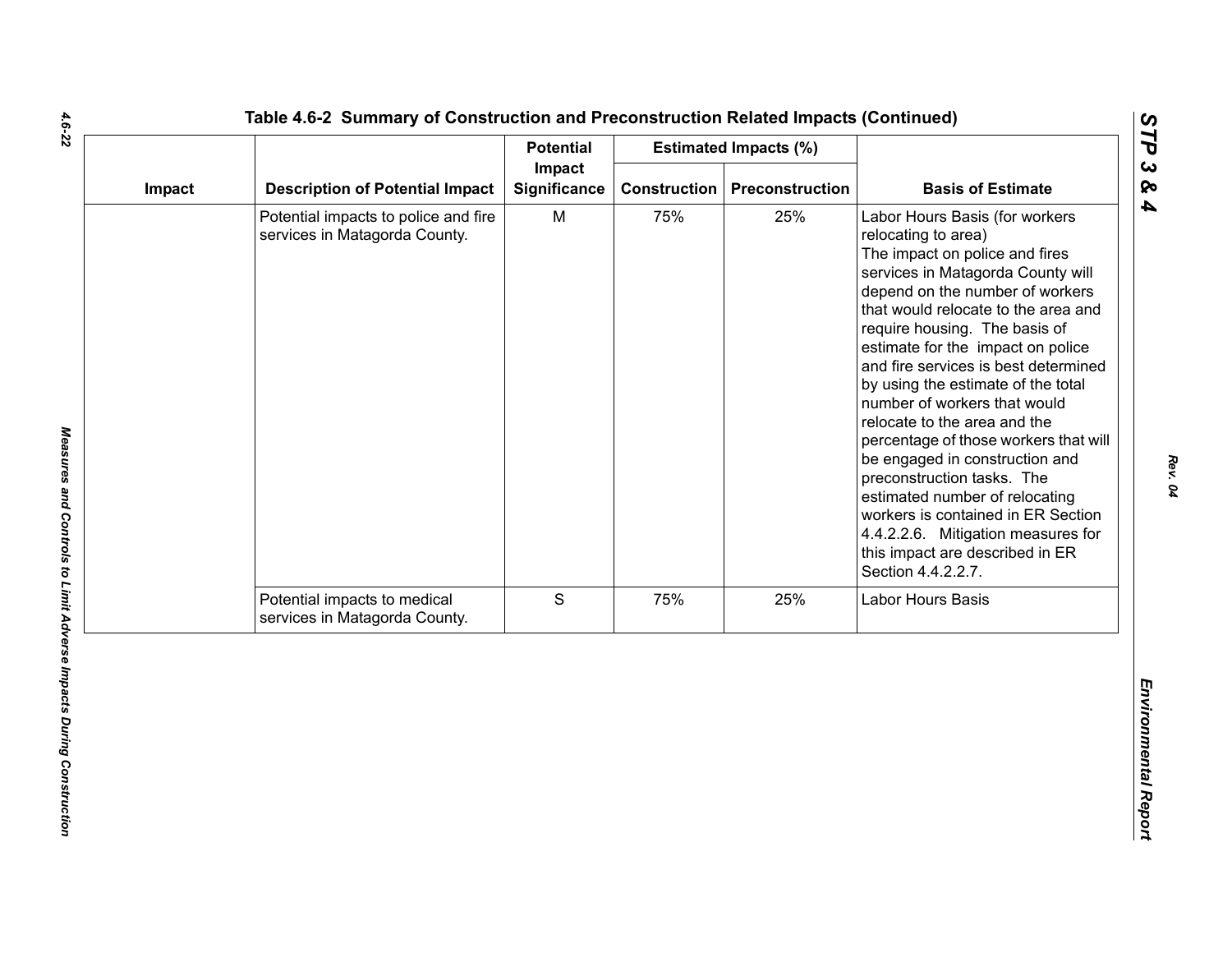|                                   |                                                                                                                                                                | <b>Potential</b> |                        | <b>Estimated Impacts (%)</b> |                                                                                                                                                                                                                                                                                                                                                                                                                                                                                                                                                                                                                                                                                                                                                                                                                                                                 |                          |
|-----------------------------------|----------------------------------------------------------------------------------------------------------------------------------------------------------------|------------------|------------------------|------------------------------|-----------------------------------------------------------------------------------------------------------------------------------------------------------------------------------------------------------------------------------------------------------------------------------------------------------------------------------------------------------------------------------------------------------------------------------------------------------------------------------------------------------------------------------------------------------------------------------------------------------------------------------------------------------------------------------------------------------------------------------------------------------------------------------------------------------------------------------------------------------------|--------------------------|
| Impact                            | <b>Description of Potential Impact</b>                                                                                                                         |                  | Impact<br>Significance | <b>Construction</b>          | <b>Preconstruction</b>                                                                                                                                                                                                                                                                                                                                                                                                                                                                                                                                                                                                                                                                                                                                                                                                                                          | <b>Basis of Estimate</b> |
|                                   | Potential impacts to social services<br>in Matagorda County.                                                                                                   | S                | 75%                    | 25%                          | Labor Hours Basis                                                                                                                                                                                                                                                                                                                                                                                                                                                                                                                                                                                                                                                                                                                                                                                                                                               |                          |
|                                   | Potential impact on the short-term<br>ability of schools in Matagorda<br>County to accommodate the<br>increase in student population.                          | $M-L$            | 75%                    | 25%                          | Labor Hours Basis (for workers<br>relocating to area)<br>The impact on the short-term ability<br>of schools in Matagorda County to<br>accommodate the increase in<br>student population will depend on<br>the number of workers that would<br>relocate to the area and require<br>housing. The basis of estimate for<br>the impact on the short-term ability<br>of schools in Matagorda County to<br>accommodate the increase in<br>student population is best<br>determined by using the estimate of<br>the total number of workers that<br>would relocate to the area and the<br>percentage of those workers that will<br>be engaged in construction and<br>preconstruction tasks. The<br>estimated number of relocating<br>workers is contained in ER Section<br>4.4.2.2.6. Mitigation measures for<br>this impact are described in ER<br>Section 4.4.2.2.8. |                          |
| 4.4.3<br>Environmental<br>Justice | Low-income rental housing rates<br>could increase due to increased<br>demand for housing, potentially<br>displacing low-income renters in<br>Matagorda County. | S                | 75%                    | 25%                          | Labor Hours Basis                                                                                                                                                                                                                                                                                                                                                                                                                                                                                                                                                                                                                                                                                                                                                                                                                                               |                          |

*STP 3 & 4*